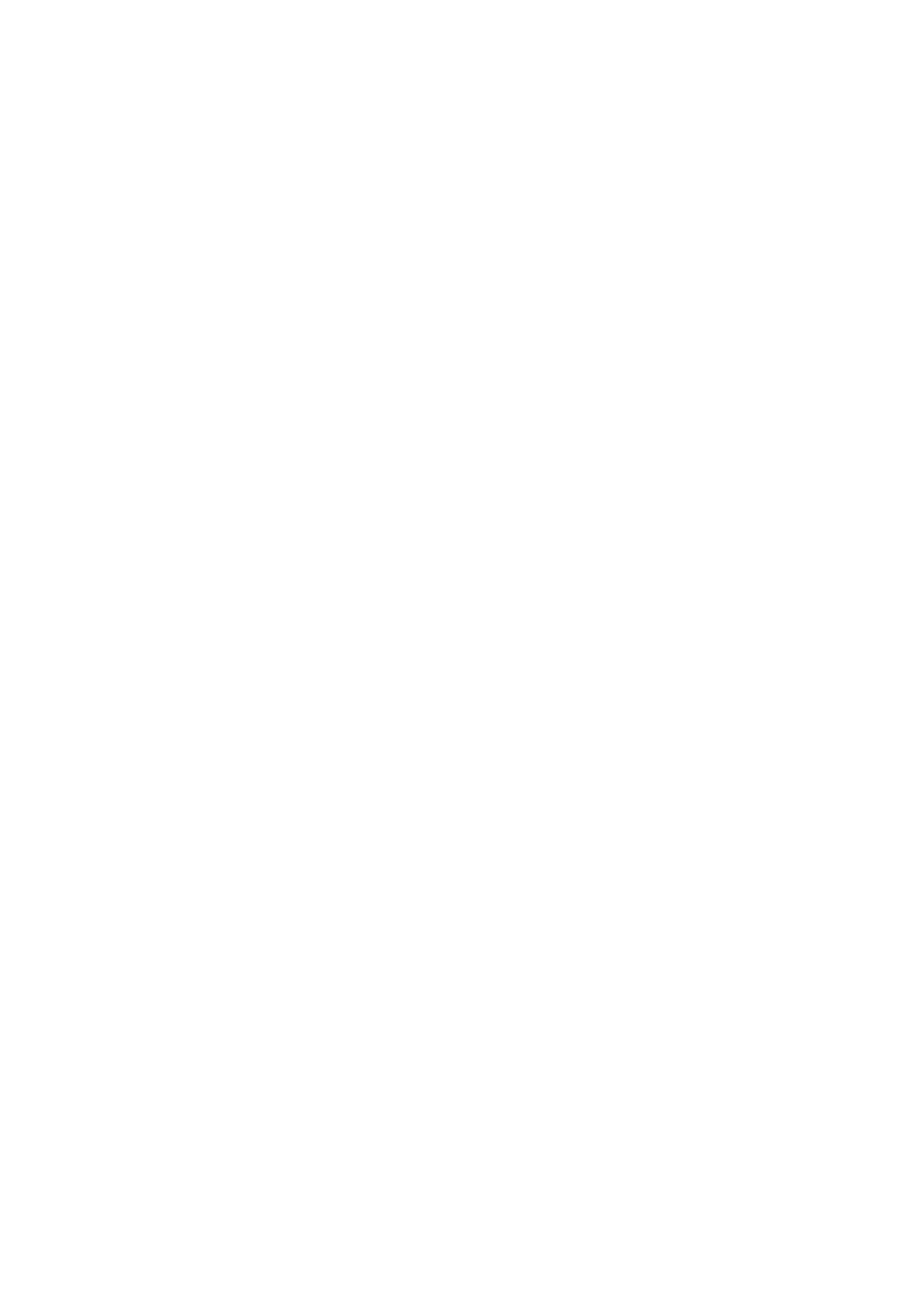## Executive Summary

In today's unsecured lending marketplace customer expectations are increasingly high and competition is fierce. As competition increases customers have dozens or even hundreds of credit offers and lenders to choose from. This proliferation of offers can reduce brand loyalty and lenders will have to work much harder to attract, acquire and retain customers

As the origination process often handles the very first interaction with the applicant, it is critical for an applicant to have a positive 'buying experience', which essentially equates to a fast turnaround time for the decision to be made coupled with the offering of the appropriate products and services at the expected terms of business (e.g. interest rates, limits, facilities). A swift decision with the customer receiving their requested credit facility promptly is the first step in turning applications into loyal and profitable customers.

A variety of pressures (market, regulatory, competitive) will continue to force change in the unsecured lending arena. In response to these challenges the strategies being deployed by leading organisations are becoming increasingly sophisticated. Risk based pricing enables organisations to improve acceptance rates, write more business and satisfy customers' demands. Regulatory developments have seen the presence of models to calculate the required elements of Basel II now feature in origination systems.

This white paper discusses the requirements of an effective and efficient origination solution for unsecured lending covering the business model, application process and system set-up with the aim of enabling a rapid response to changing customer needs and market demands together with managing portfolio risk whilst delivering growth.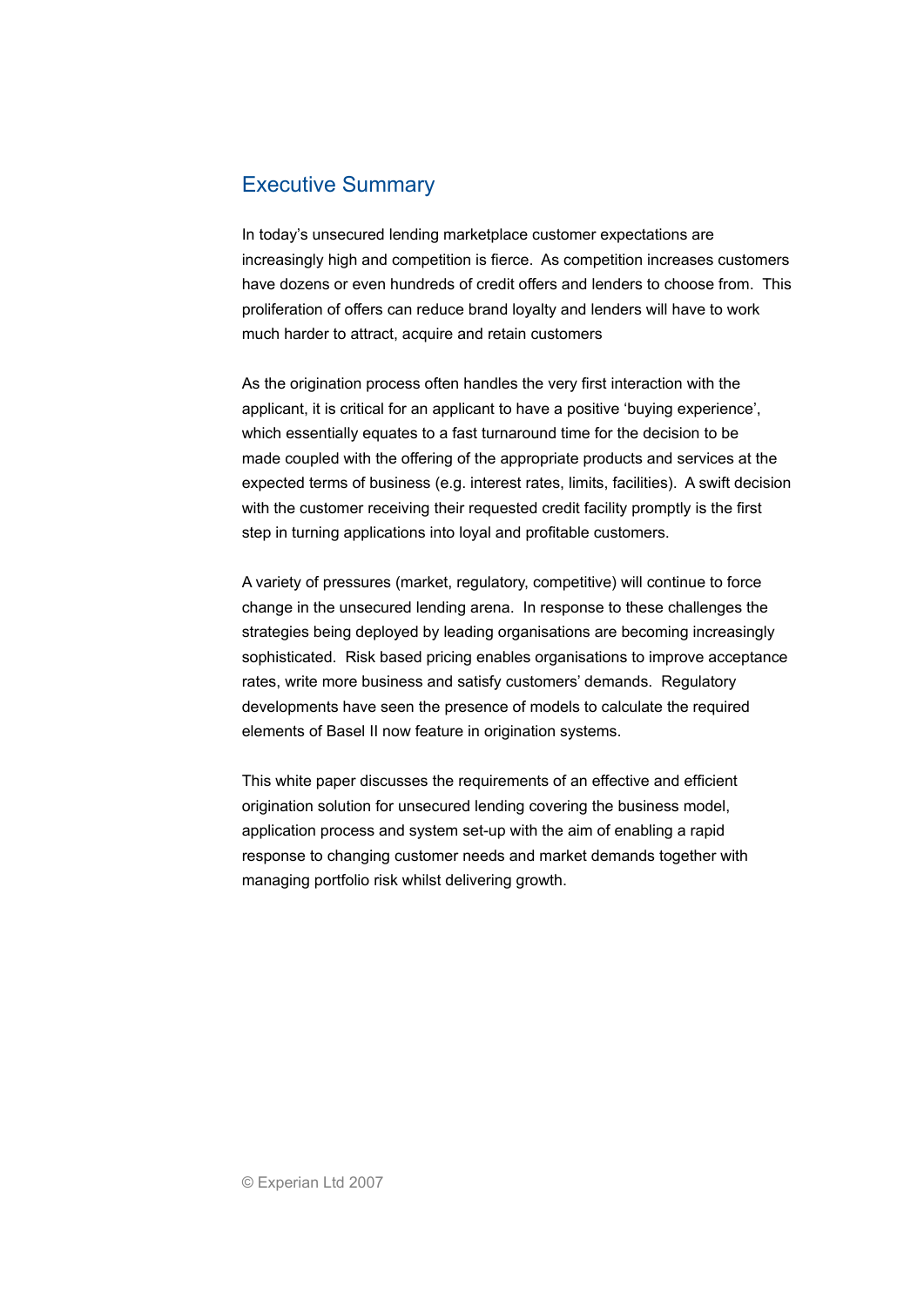# **Contents**

| 1.  | The unsecured lending industry                                    | 3  |
|-----|-------------------------------------------------------------------|----|
| 1.1 | Growth in availability of credit                                  | 3  |
| 1.2 | <b>Competition and Customer Choice</b>                            | 4  |
| 1.3 | Overindebtedness & Social Attitudes                               | 5  |
| 1.4 | Speed of change                                                   | 7  |
| 1.5 | Influence of economic conditions                                  | 7  |
| 2.  | Key drivers of profitability for origination of unsecured lending | 8  |
| 2.1 | Revenues                                                          | 10 |
| 2.2 | Losses                                                            | 12 |
| 2.3 | Costs                                                             | 13 |
| 3.  | Overview of the process                                           | 14 |
| 3.1 | Gather and validate application data                              | 15 |
| 3.2 | Application fraud detection                                       | 16 |
| 3.3 | Determine policy decision, set & invoke data enrichment strategy  | 17 |
| 3.4 | Scoring and decisions                                             | 18 |
| 3.5 | Set terms of business                                             | 19 |
| 3.6 | Implement final decision                                          | 20 |
| 4.  | Implementation                                                    | 21 |
| 4.1 | Tools and systems                                                 | 21 |
| 4.2 | Analytics                                                         | 22 |
| 4.3 | Data connectivity                                                 | 22 |
| 4.4 | Management information                                            | 23 |
| 4.5 | IT and integration                                                | 24 |
| 5.  | The benefits of an effective origination process                  | 25 |
| 6.  | <b>Case Studies</b>                                               | 26 |
| 7.  | The Experian Decision Analytics solution                          | 27 |
| 8.  | About the author                                                  | 29 |
| 9.  | <b>About Experian Decision Analytics</b>                          | 30 |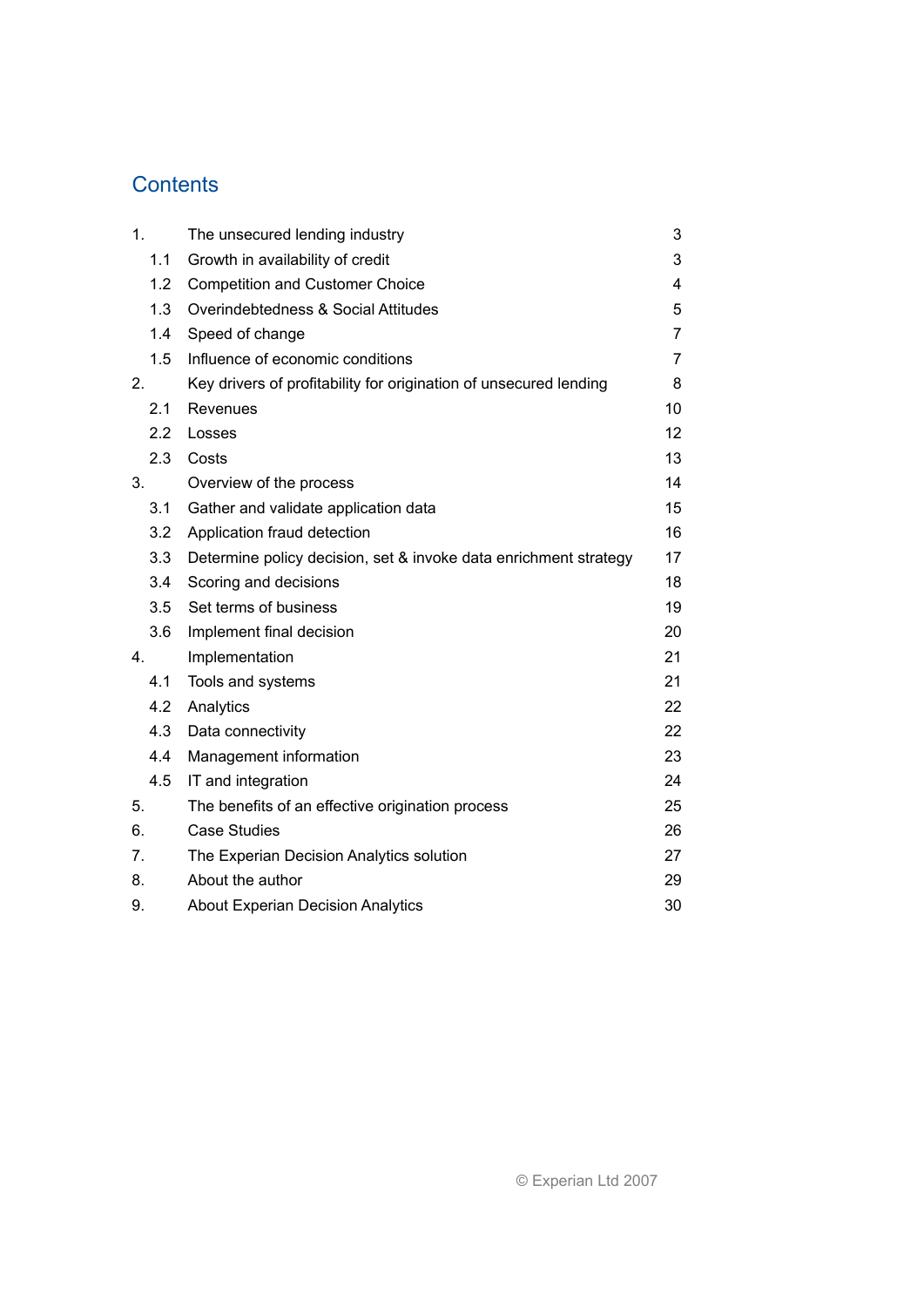#### 1. The unsecured lending industry

Unsecured lending is frequently highly competitive with participation from many lenders leading to what could be termed a commodity market.

#### 1.1 Growth in availability of credit

With advances in technology and the development of new distribution channels unsecured lending is no longer restricted to traditional banking organisations.

As unsecured lending grows and the market approaches saturation lenders look beyond the initial customer profile they set out to acquire. Availability of credit then becomes available across the risk spectrum as organisations seek to identify new profit pools. For example, the sub-prime market offers higher risk but potentially higher returns with the right pricing and account management structure in place.



#### *Number of credit cards per head of population for selected countries (source: Lafferty)*

© Experian Ltd 2007 Page 3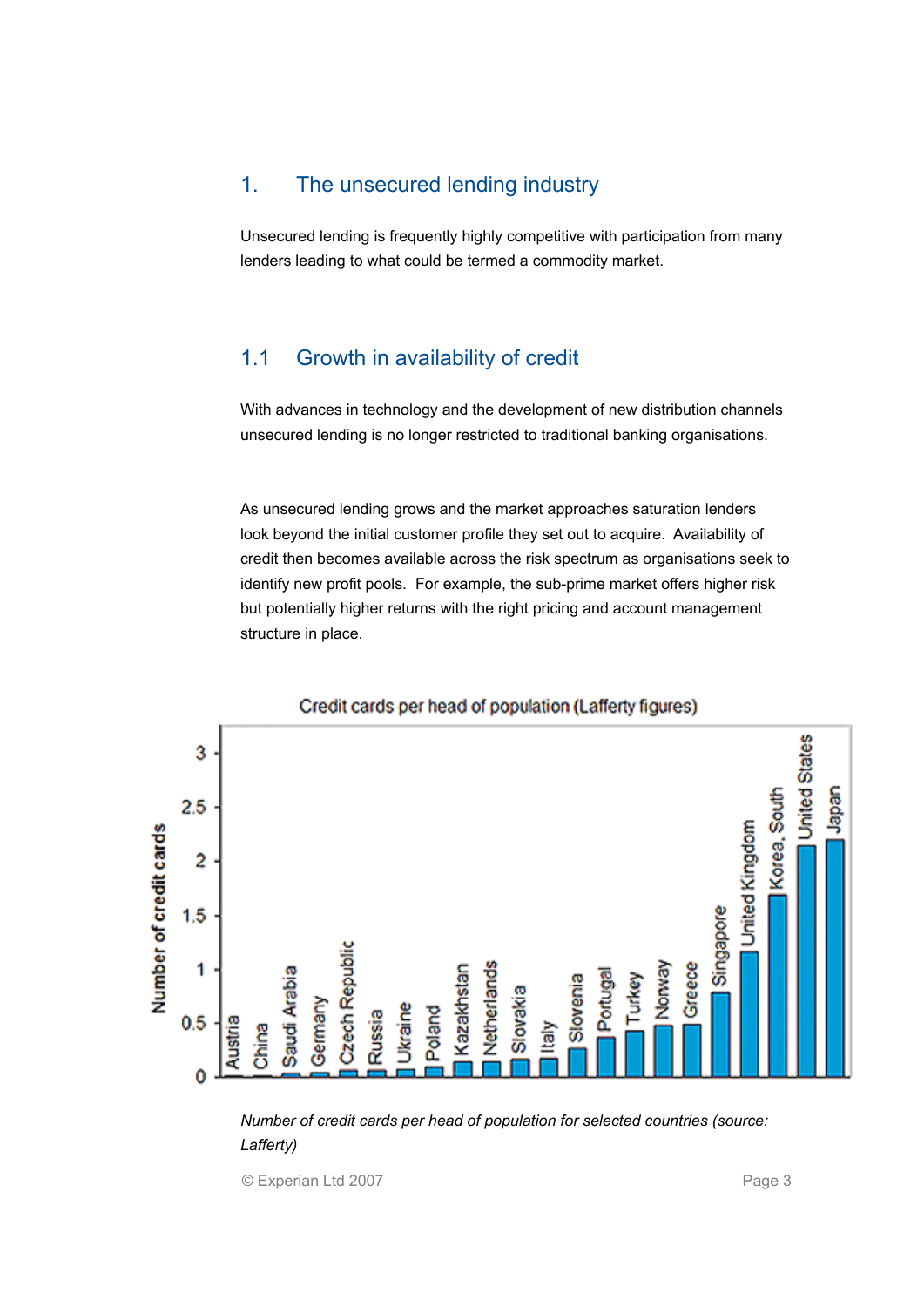# 1.2 Competition and Customer Choice

There can be no doubt that competition has been good for the consumer but many organisations can expect to suffer lower margins and financial returns.

Customer expectations for service, response and offers are higher and more demanding often resulting in higher acquisition costs. Couple this with increasing regulatory pressure on strategies such as cross-subsidisation and punitive fees and many lenders will be experiencing margins significantly lower than those of previous years.

Competition and significant customer choice is being seen the world over:

• In Brazil, the elimination of certain restrictions in 1996 dramatically opened up the credit card market with the sector subsequently seeing rapid growth. Brazil now has around 80 million cards in circulation up from 35 million in 2001, with an estimated 600 million credit card transactions in Brazil between January and April 2007. Since 2005 the number of cards in the market has grown by around 15% per year.

• In the UK, the first credit card was issued in 1966, and by 2006 there were 66 credit card issuers (source: Moneyfacts). Include in this affinity cards, and the number of credit cards in the market rises significantly to many hundreds.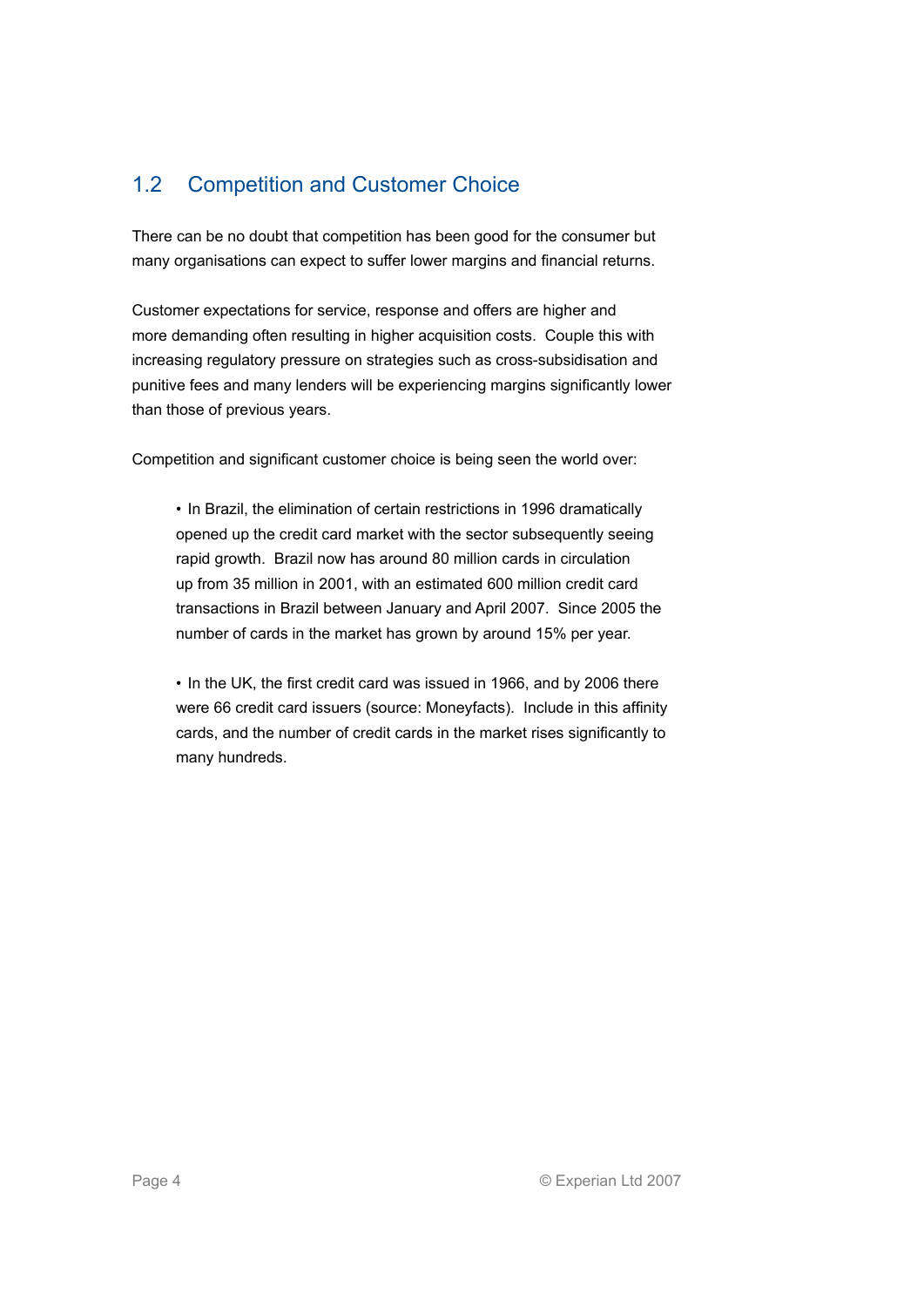## 1.3 Overindebtedness & Social Attitudes

The increased availability of credit in many markets has led to consumers taking on more and more debt, resulting in levels of borrowings relative to income being at an all time high. Consumers are becoming more sophisticated in their uses of credit and have more knowledge about interest rates and other financial mechanisms.



#### Lending per head of population (Lafferty figures)

*A comparison of a number of different countries and their unsecured debt levels per head of population. (Source: Lafferty)*

The growth in indebtedness has been partially fuelled by changing attitudes towards debt and personal bankruptcy with consumers happier to take on more debt.

In the UK for example the changes in bankruptcy regulations mean that consumers are now more able to, and are happier to 'walk away from their debt'. Personal bankruptcy is no longer the social stigma it perhaps once was and businesses have suffered from what in some markets, is becoming an increasingly laidback approach to debt from consumers. Research from Experian for the UK market estimates that if interest rates stay at their current rates, the unsecured debt write-off rate is predicted to grow from 3.1% in 2006 to 4.1% by 2009, which would be the highest rate since 1992.

© Experian Ltd 2007 Page 5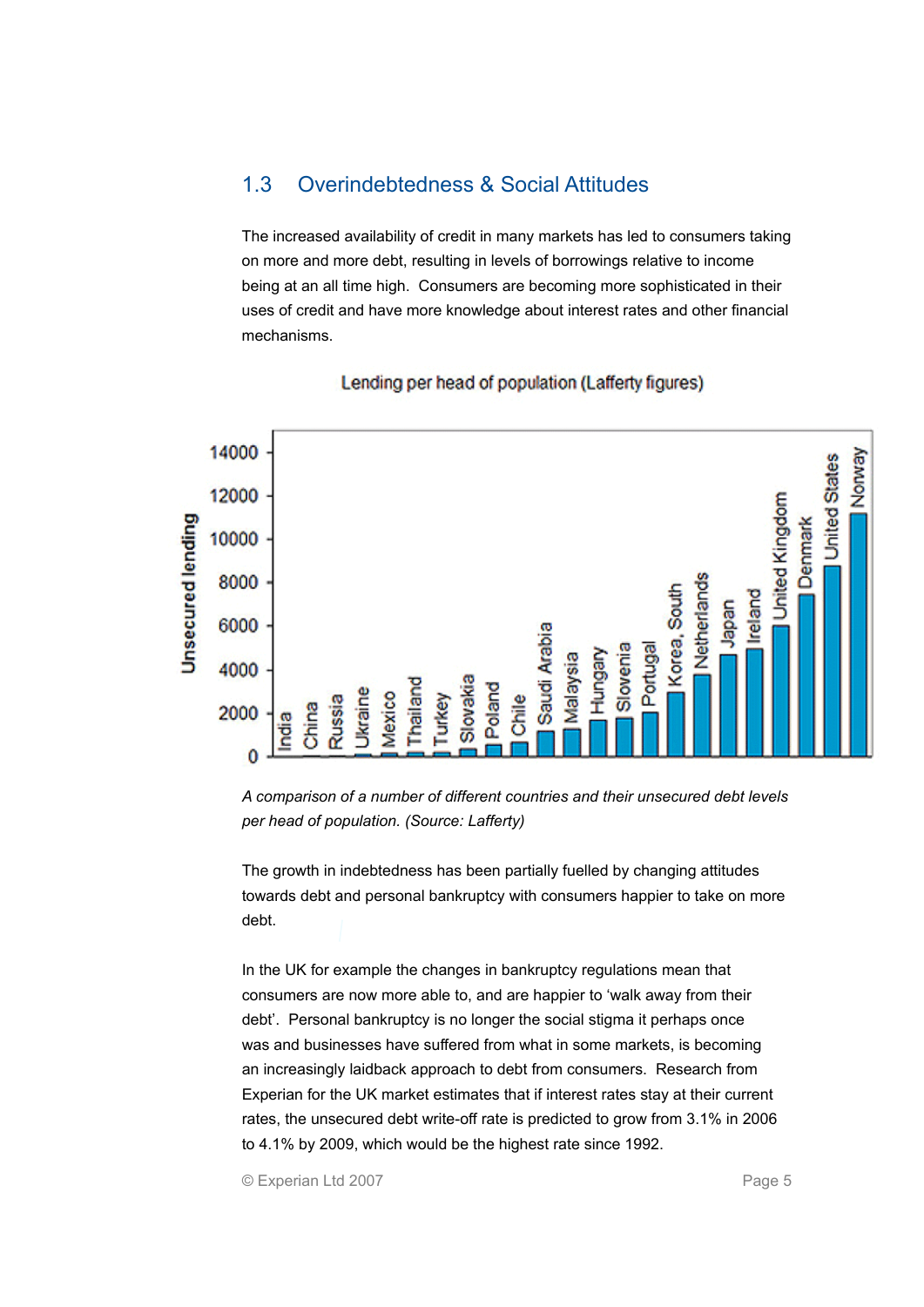# 1.3 Overindebtedness & Social Attitudes *continued*

Conversely in North America, the Bankruptcy Abuse Prevention and Consumer Protection Act of 2005, increased the requirements of filing for bankruptcy, making it harder to discharge debts and more time-consuming and expensive to file.

In the year since the Act came into force, bankruptcy filings in US federal courts dropped 70%. Bankruptcies filed in the 12 months to 31 December 2006 totalled 617,660, the lowest figure since 1988. By comparison, in the previous 12 months before the Act, a total of 2,078,415 bankruptcies were filed which was the largest number of bankruptcy petitions ever filed in any 12-month period in the history of federal courts.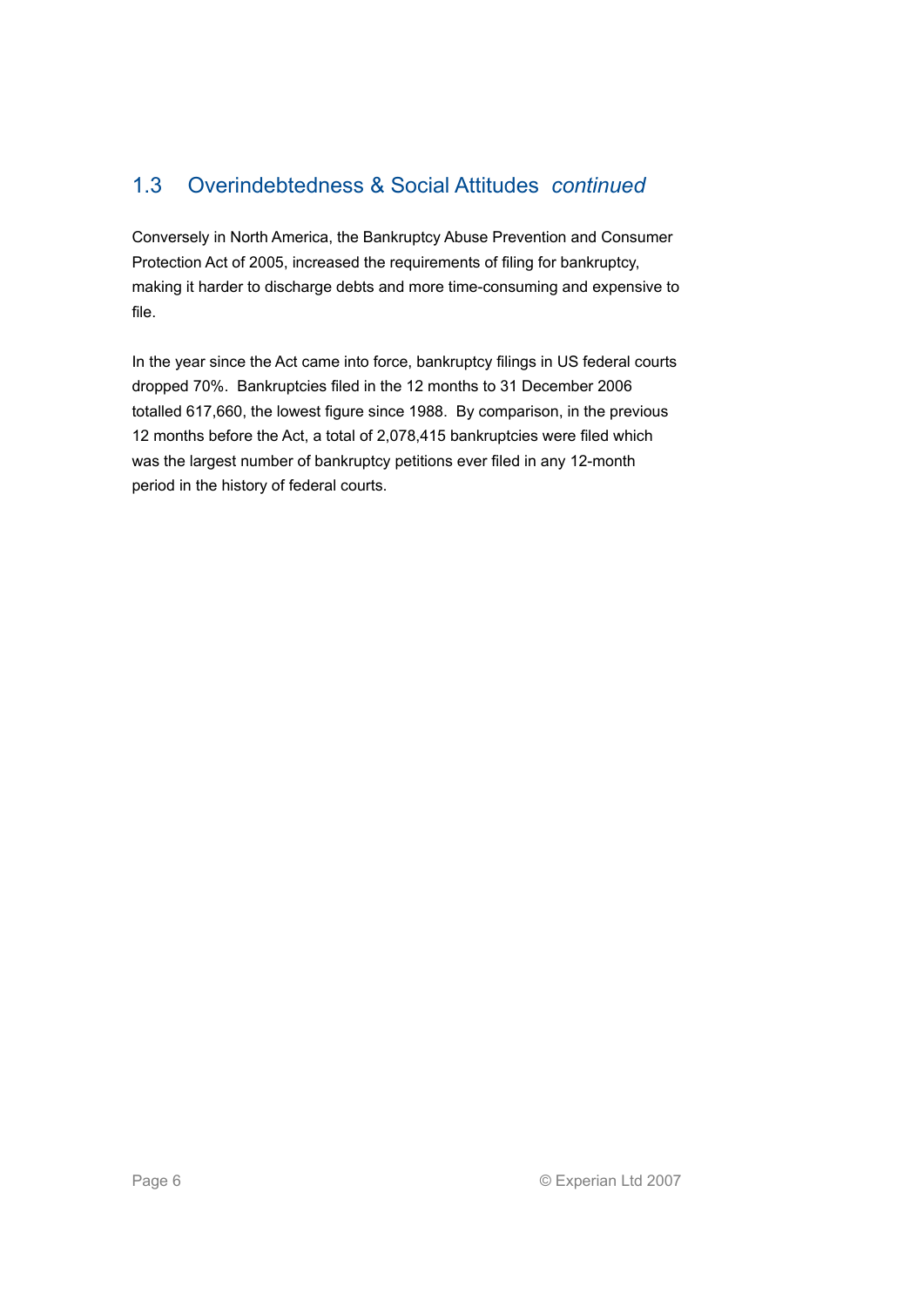## 1.4 Speed of change

The highly competitive market means that it is of paramount importance to be able to assess the impact of market changes and react appropriately. Whether a company's strategy is to retain first mover advantage or to follow the market, opportunities exist for organisations that are quickly able to offer new products to consumers.

For a company pursuing first mover advantage a quick product launch can maximise the amount of time they may gain competitive advantage. For a company adopting a follower strategy quickly launching new products in response to moves in the market minimises the amount of time the organisation is competitively disadvantaged.

## 1.5 Influence of economic conditions

The unsecured lending market is one of the most dynamic and volatile in the financial services sector with lending volumes directly influenced by consumer confidence in the economy. Customer confidence is based on perceptions of economic growth, the national interest rates, employment figures and the mood set by press and the financial industry.

For example, in Thailand, competition is still growing despite the fairly saturated credit card market with new non-bank issuers continuing to enter the market. Figures from Visa International (Thailand) forecast that credit card spend will grow by 15% in 2007 but down from 20% in 2007. This lower growth is also attributable to strict regulation and current political uncertainty and economic slowdown.

In the UK, the unsecured lending market is only growing slowly at the moment, due to rising interest rates, messages from the press, industry and government about overindebtedness and a general pessimism about the economic outlook.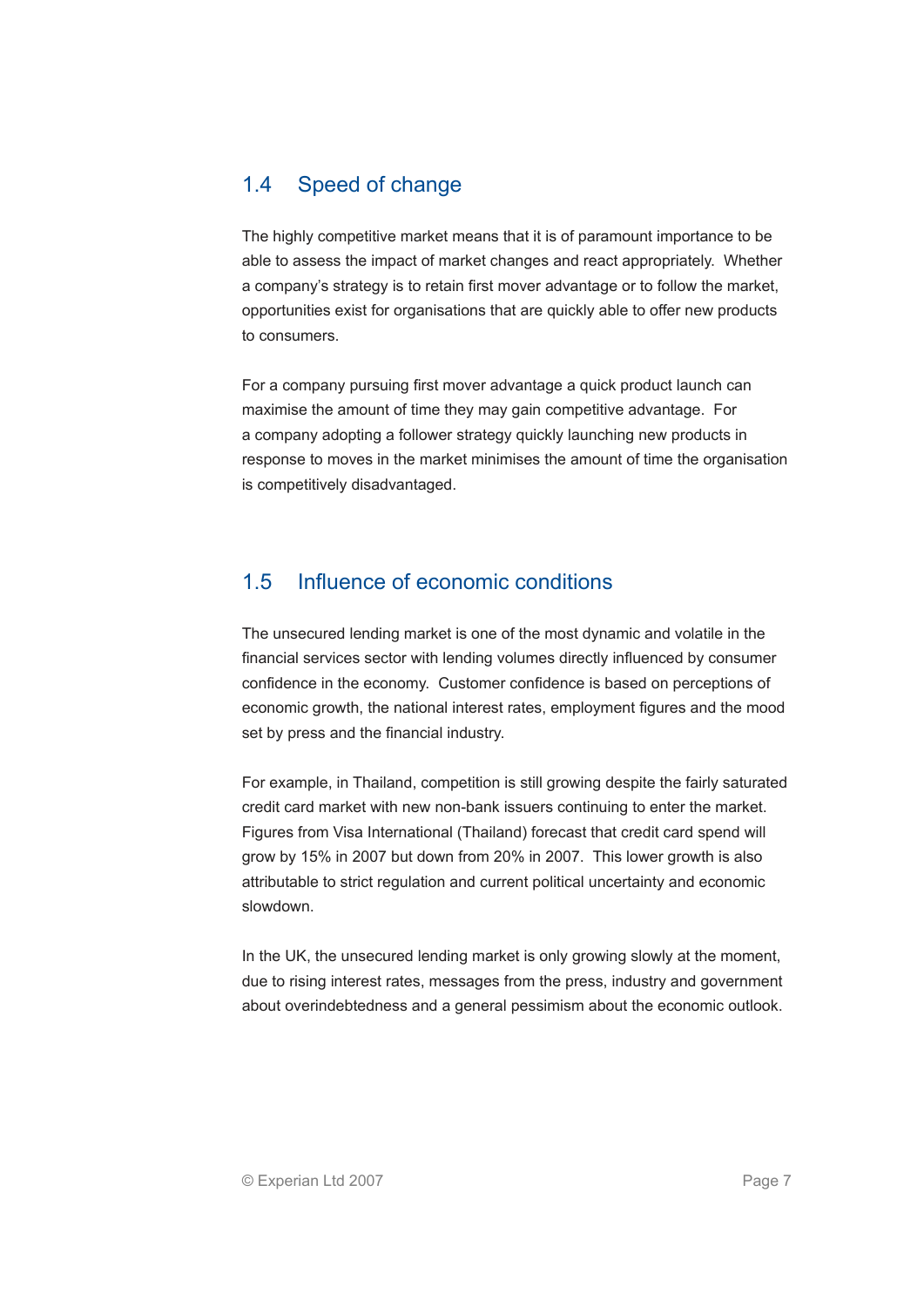# 2. Key drivers of profitability for origination of unsecured lending

To ensure profitability an organisation must proactively manage, revenues, costs and losses. In order to achieve this organisations must fully understand all key value drivers and the sometimes delicate interactions between drivers.

Some unsecured lending markets will generate quick financial returns but it is becoming increasingly common that the financial payback period for a new account is becoming extended.

Due to increasing marketing and customer acquisition costs, and competition forcing down interest rates charged, it may be that a new customer will not return a profit for an organisation within the first 12 months. In a mature credit card market the payback period for a new account can be further impacted by 0% promotional offers

With the three high level areas of revenue, costs and losses, an organisation needs to consider how they can impact all of these through their origination system and processes to maximise profitability.



*A traditional model of unsecured lending where initial acquisition costs make the account unprofitable with a breakeven point many months, or even more than a year after the customer is booked.*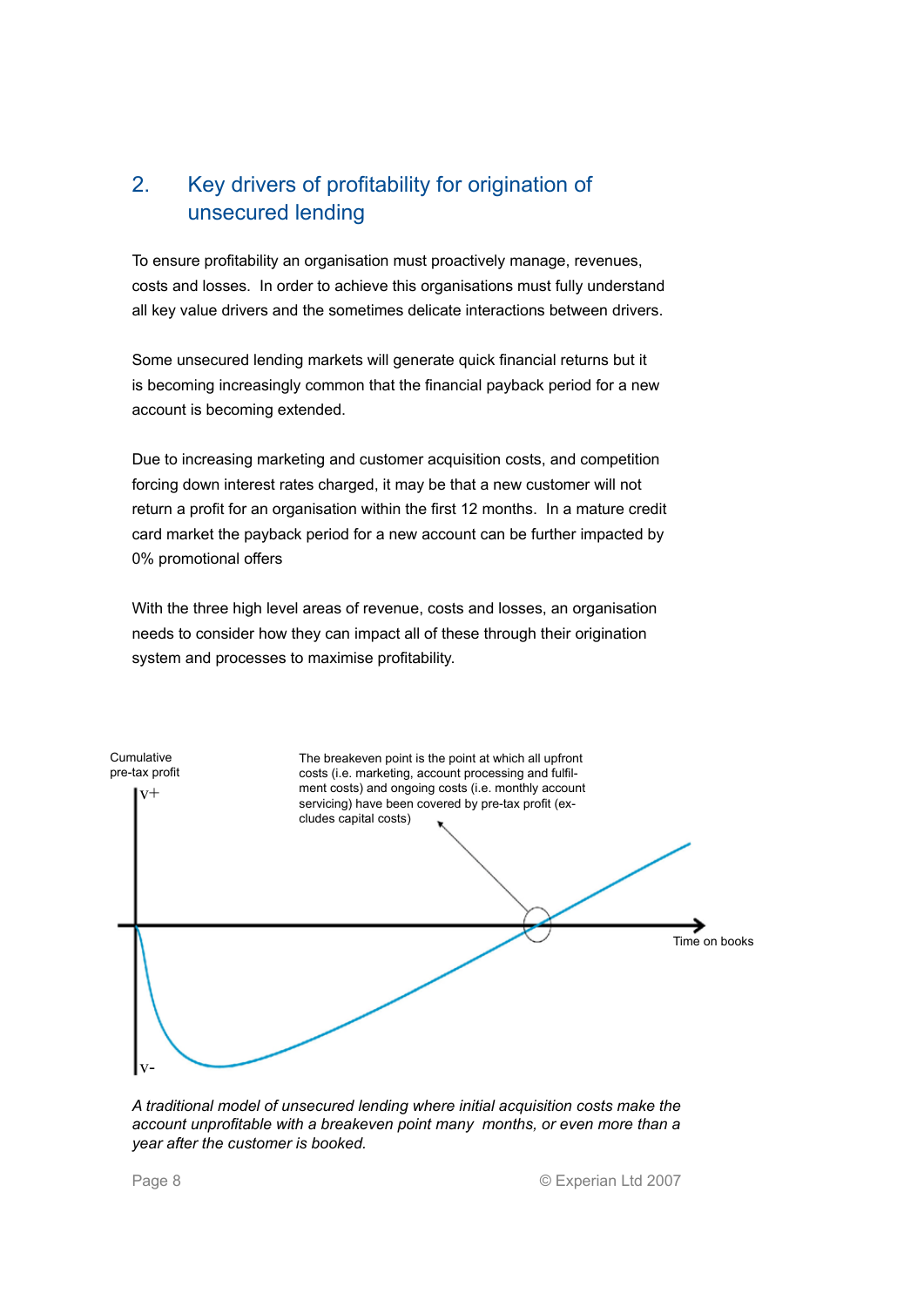Cumulative pre-tax profit



*Increased competition, falling customer loyalty and increased regulatory pressure can all negatively impact margins and therefore financial payback periods as illustrated by the red line.*

Cumulative pre-tax profit



*If the acquisition costs are fixed (e.g. a fixed cost per account deal with a financial intermediary) there remain many levers that can be pulled at acquisition to impact the payback period as illustrated by the green line. These can include risk based pricing to increase interest income, cross sell strategies to increase commission income, application of advanced scoring and limit strategies to reduce losses or offering accounts with lower servicing costs (e.g. internet)*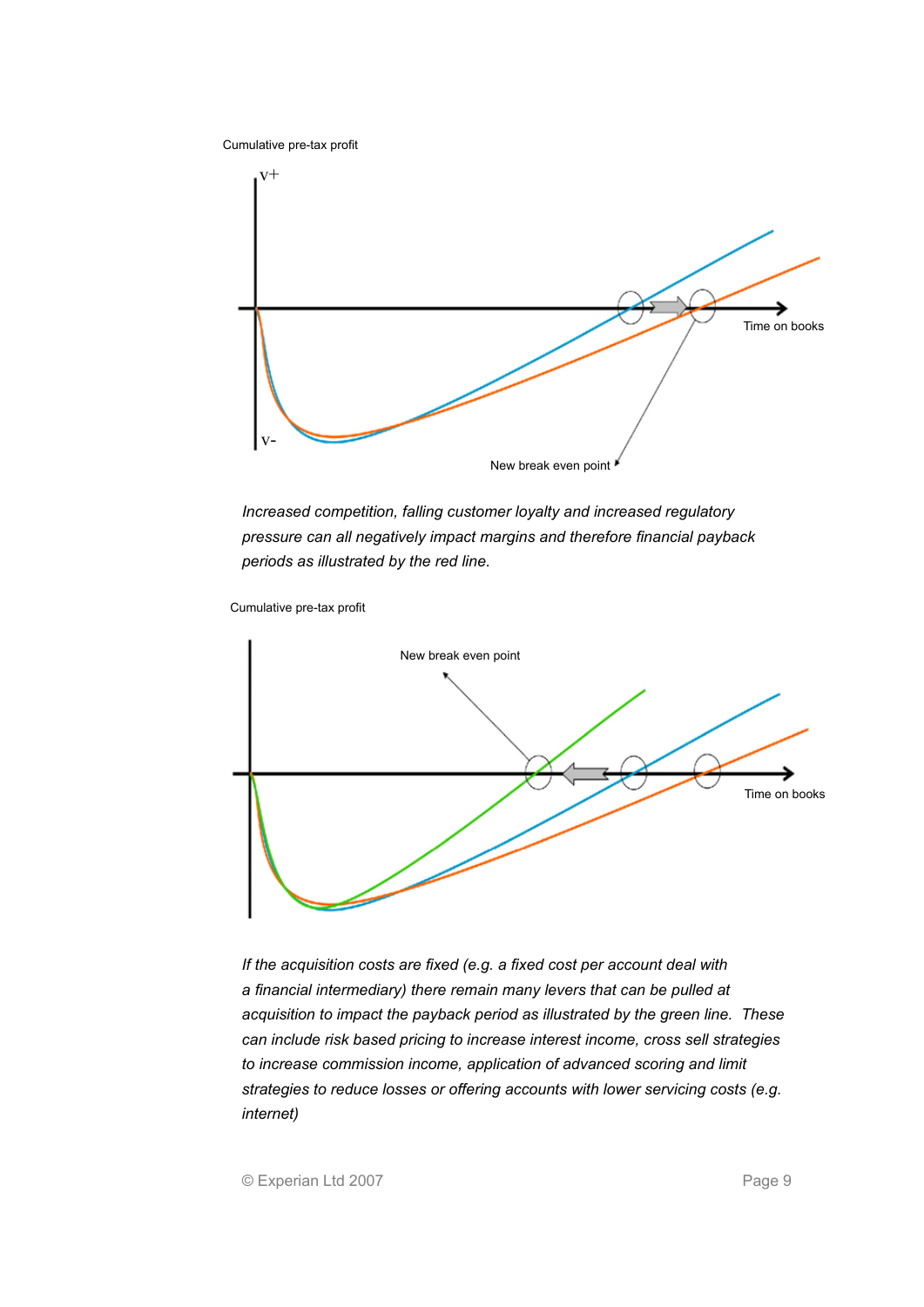#### 2.1 Revenues

Maximising revenue requires a number of decisions to be made that will impact the various income lines of the P&L. Decisions taken at account opening can influence income from interest, fees, insurance and cross-sell. To maximise profit the interaction of the P&L drivers need to be closely monitored and strategies and product terms for new customers updated as soon as variance from forecasts are identified.

The implementation of risk based pricing and counter offer strategies enable an organisation to maximise its return on investment. This requires underwriting procedures and systems that provide the ability to vary and offer alternative product terms to the ones the customer applied for. This then enables organisations to approve more customers thus reducing the acquisition cost per customer and generating increased revenue through a larger portfolio size.

Given the ability to vary product terms an organisation needs to develop an in depth understanding of a portfolio's revenue drivers and the interactions and dynamics that exist. Champion challenger testing is a powerful tool to develop this knowledge.

A risk based or profitability based pricing strategy for an organisation's credit card portfolio may be to offer all applicants within a certain score range the advertised interest rate plus 400 basis points. This strategy would be expected to deliver incremental interest income to offset the higher losses. However, the organisation may experience lower card activation as a result of the higher interest rate being charged. For the same profile of customers it may have been that an increase over the advertised rate of 300 basis points would have delivered the best overall financial results. The incremental interest income per account would have been lower but there would have been more active accounts generating higher total interest income.

When implementing profitability based pricing strategies it is important to track and monitor the outcome with early performance reads and ongoing weekly or monthly updates to track variances. If the strategy is not delivering the results expected then these variances need to be understood and the strategies revised accordingly.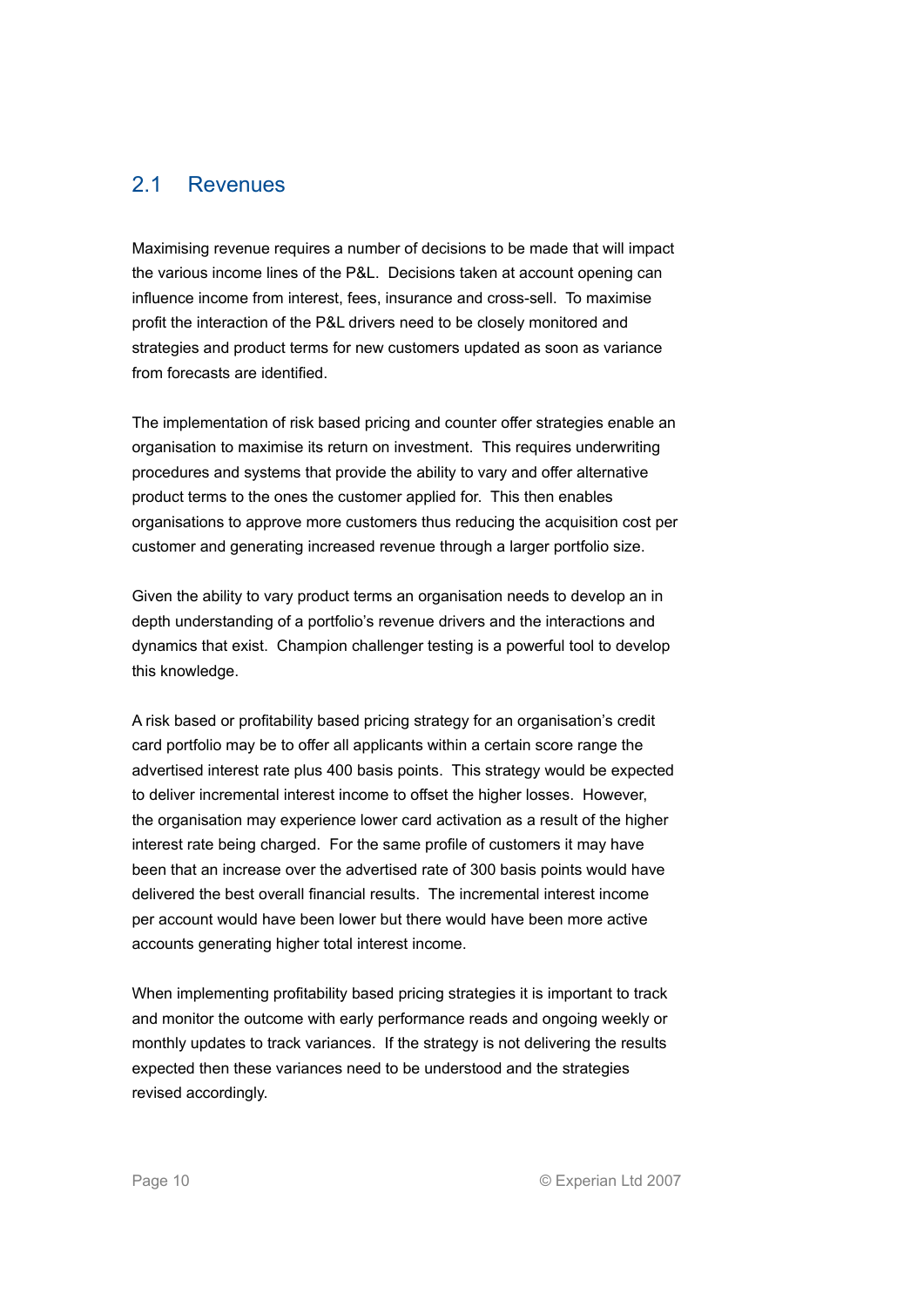Counter offer strategies, which cover all remaining product terms, are another tool which when deployed can enhance revenues. An organisation may offer a customer an alternative product with an annual fee which in return offers the customer a range of value added services.

A recent development in mature credit card markets has seen the introduction of fees charged to customers for low usage. Fees may also be charged to customers who want express processing for their loan or credit card application. Whilst this can generate an additional income stream for an organisation it is often observed that there is a correlation with higher loss rates for customers willing to pay express processing fees.

It is important for the organisation to understand the market they are operating in, the customer segments they want to attract and construct product terms accordingly. External developments, for example regulations, need to be closely monitored too. For example if a portfolio is generating a large percentage of its income through punitive fees and these come under pressure from regulators, the lender will need to look at other drivers to maintain profit levels.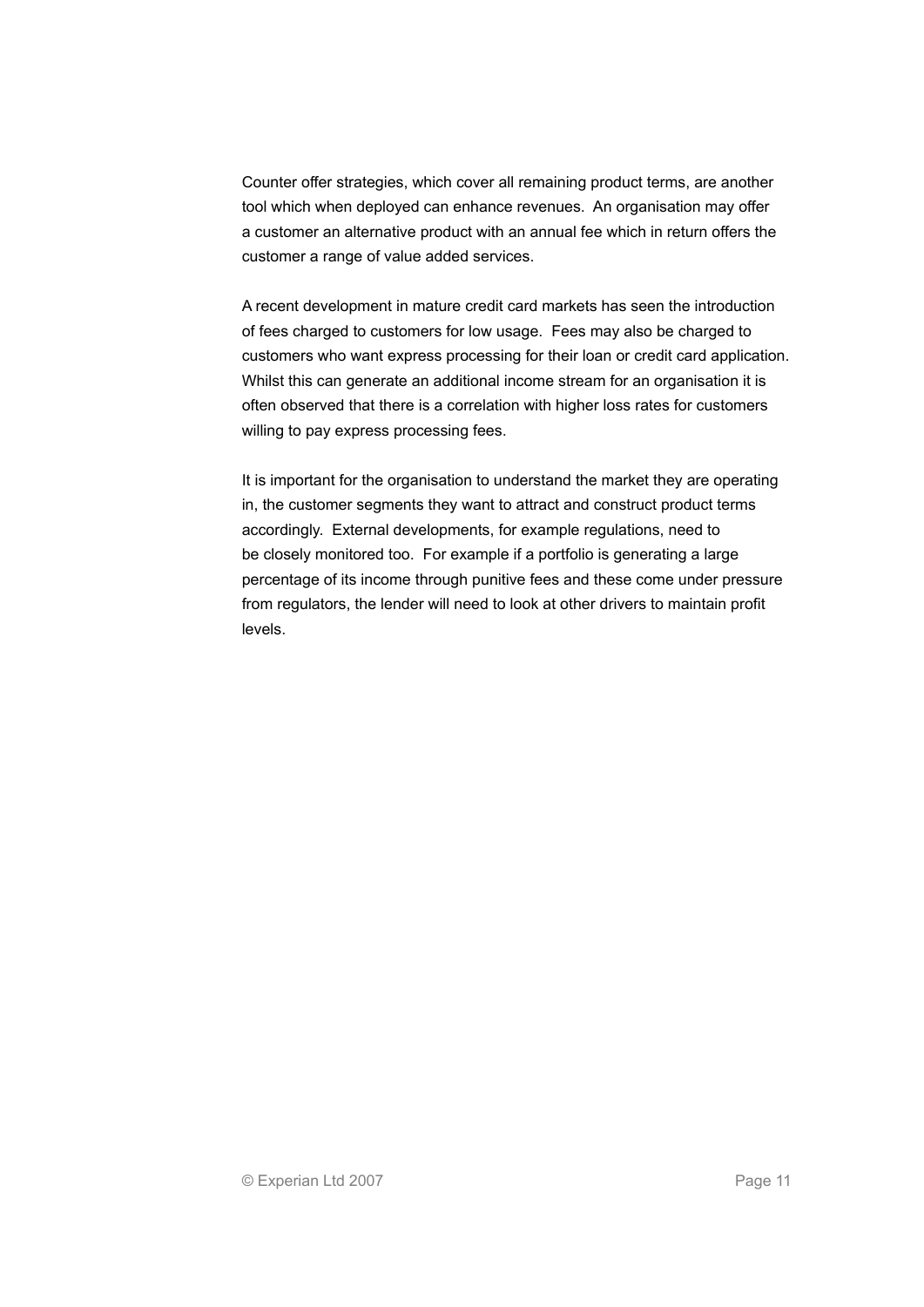## 2.2 Losses

Unsecured lenders have a significant challenge in managing losses. Not only is there no security if customers default on an agreement but rising overindebtedness and changes to regulations can impact credit losses. Key to achieving credit loss targets is controlling the quality of new business booked, therefore managing overall credit risk exposure.

For customers who are accepted there are a number of ways to minimise credit losses. In the first instance Know Your Customer (KYC) checks should be undertaken to verify that the applicant is who they claim to be. KYC checks may be performed by validation of internal data, single or dual credit bureaux or asking for proof of address and identity.

Incorporated in the loan amount and credit limit decision should be an assessment of a customers' affordability. A customers' existing credit agreements can be captured on the application form or it can be inferred from credit bureaux information in markets where this exists. A simple example is that two customers may have the same risk score with one earning €40,000 and the other earning €150,000. The applicant earning €150,000 should not necessarily receive a higher credit limit without an assessment of existing credit commitments and therefore disposable income.

Offering lower personal loan amounts or lower credit limits for cards will minimise losses but will adversely impact product take up rates so this fine balance needs to be understood and closely monitored. The deployment of Champion Challenger strategies is an excellent way to develop this fact base.

Other product features can help minimise losses such as on a credit card setting a shorter re-issue period. This strategy will increase card re-issue costs but on higher risk segments the increased cost can be offset by lower losses. Another tactic for unsecured lenders may be to have products with compulsory direct debits as the primary payment mechanism.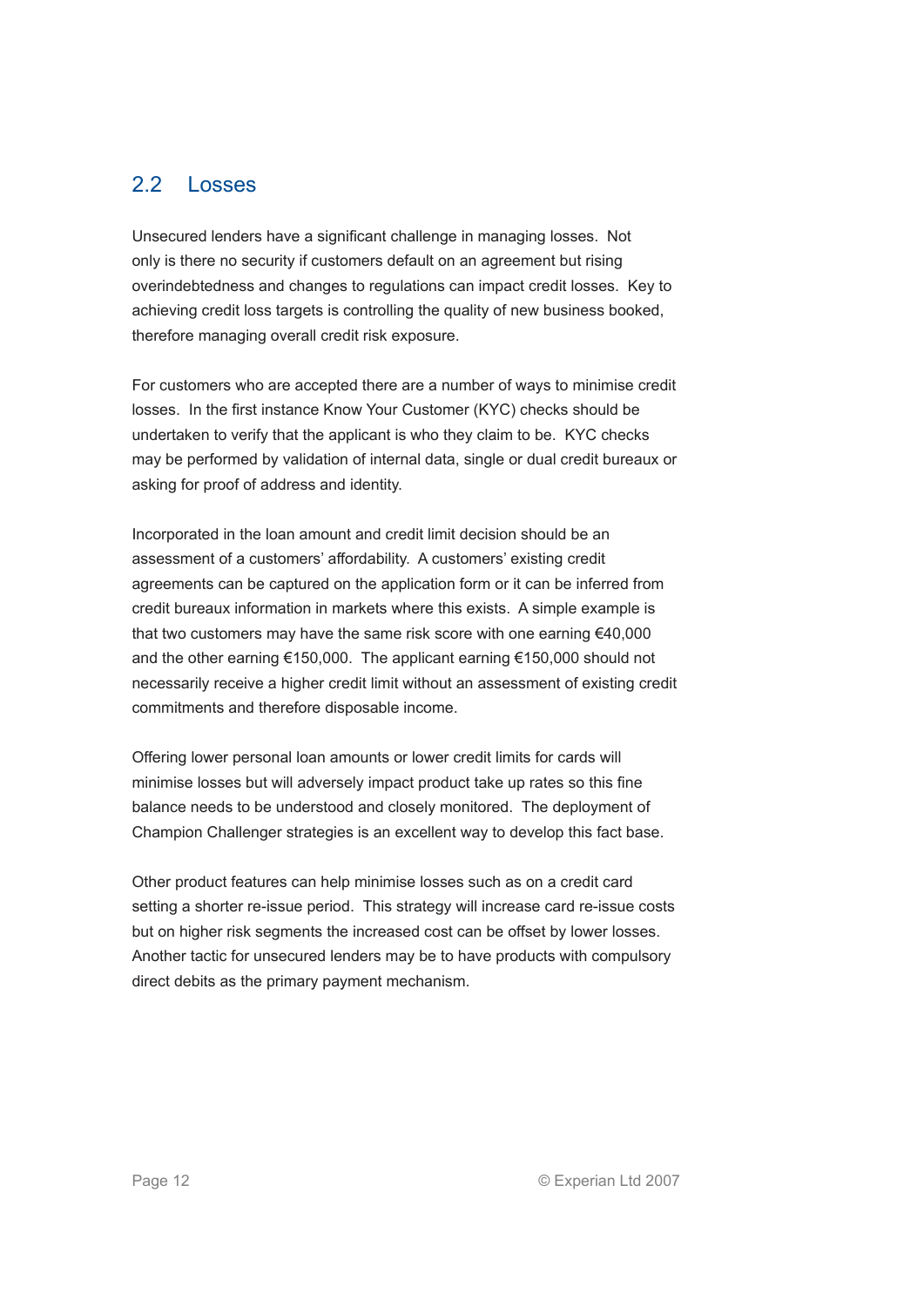## 2.3 Costs

The increasingly competitive environment has meant that acquisition activity, including prospecting, marketing campaigns and sales activity is frequently generating a lower return on investment. With new customer acquisition costs rising organisations should be looking at their cost base to see where cost reductions can be made without impacting levels of customer service.

The main source of operational efficiency will come from the automation of the new business decisions. Electronic data capture and text scanning technology removes the need for manual data input and application handling. Automation of the origination process allows thousands of applications to be processing rapidly and without the need for expensive manual processing and underwriting resources. Removing the heavy burden of manually reviewing all applications allows specialist resource to focus efforts on the more difficult cases. This in turn leads to further operational efficiencies.

Other sources of operational efficiency include controlling data costs by implementing a data enrichment strategy that only retrieves external data when necessary and streamlining the manual referral process to reduce the time taken to process a referred application.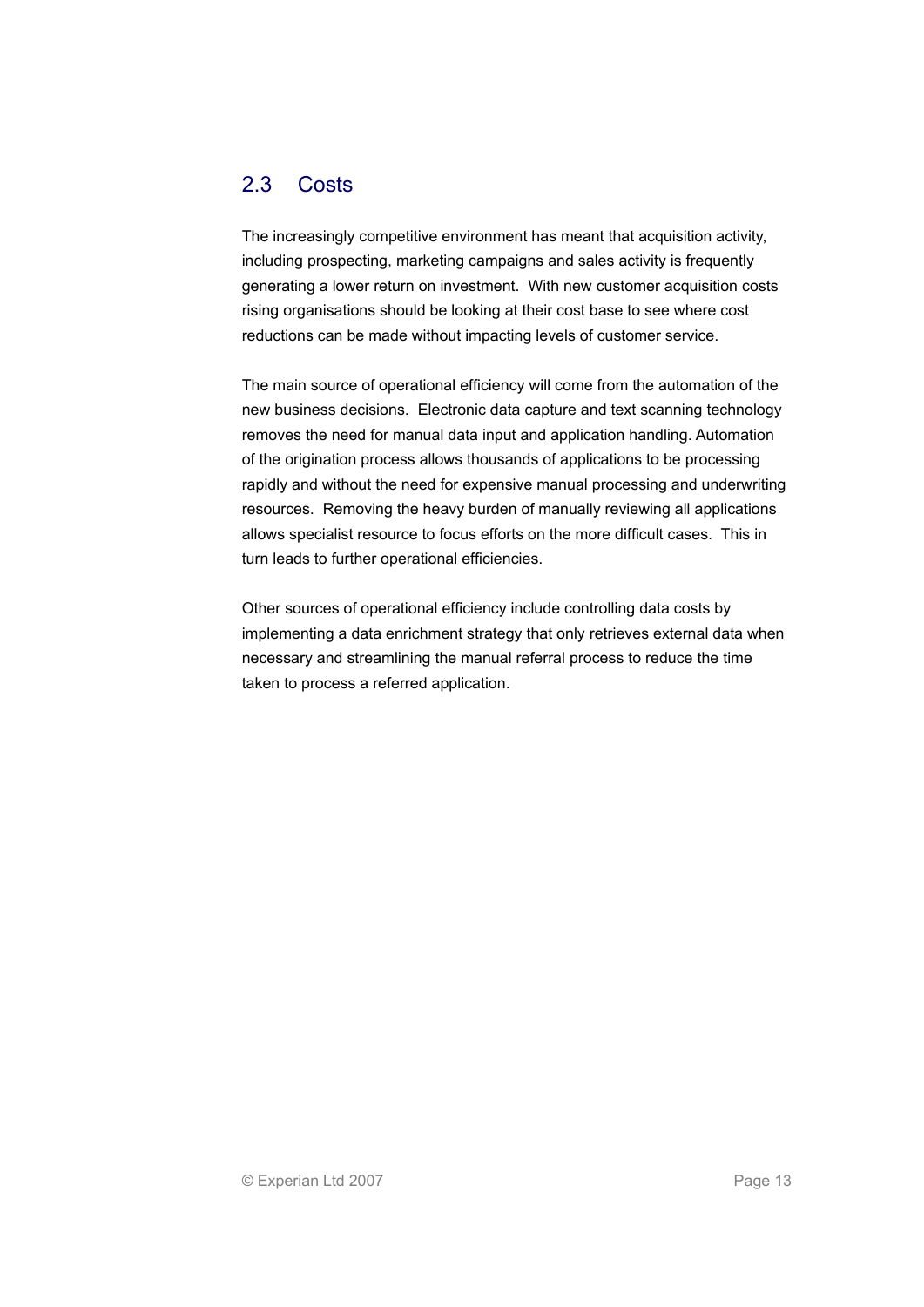# 3 Overview of the process

The origination process is critical to achieving an organisation's aims and meeting customer expectations. Customers will want an immediate decision whilst the organisation will need to balance the speed of the decision provided against the need to capture sufficient information to accurately provide this decision.

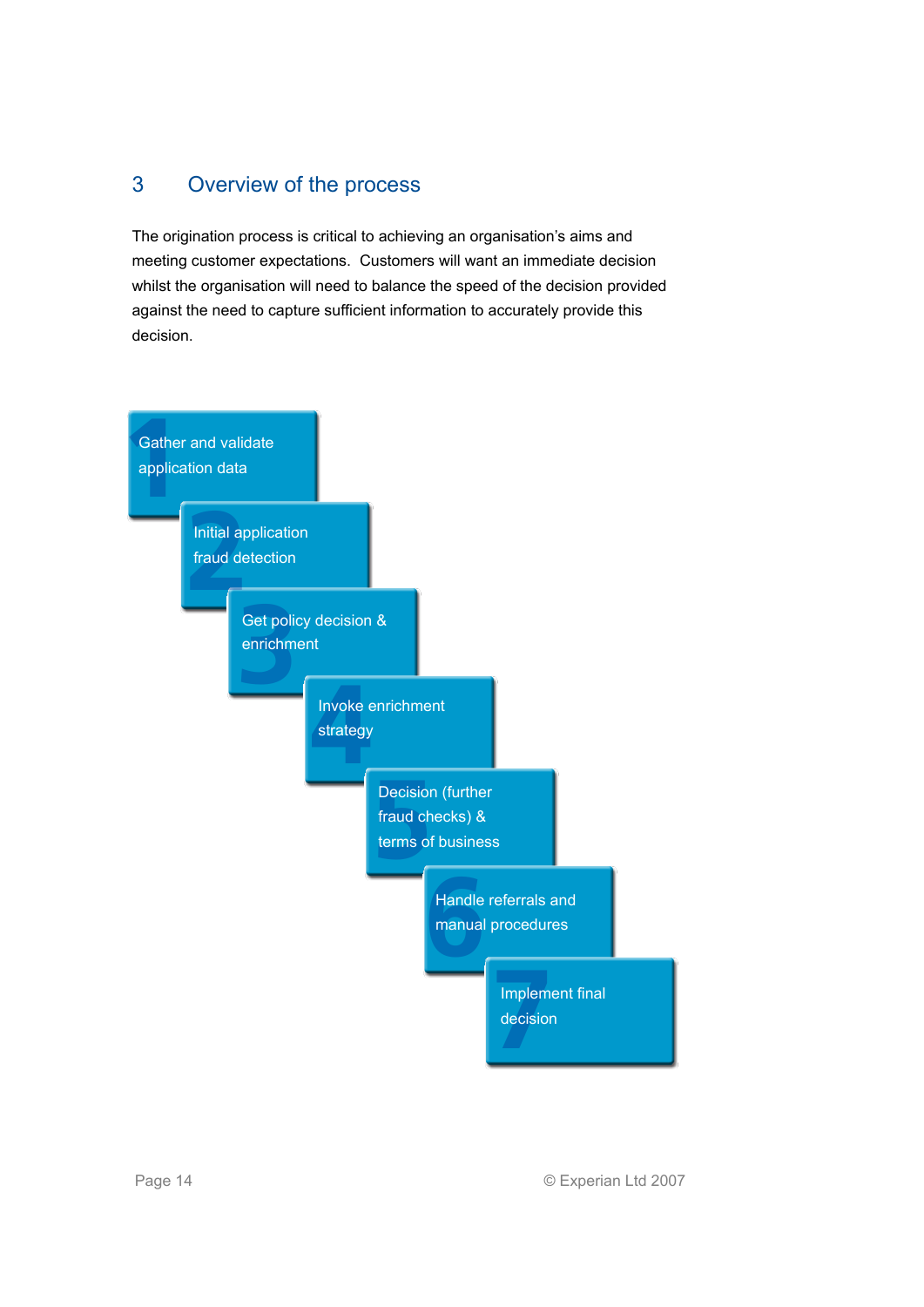# 3.1 Gather and validate application data

The first step in processing a customer's application is to gather, validate and store the available and relevant data for use in the full decision process.

For customers and staff entering applications data screens should closely resemble the layout of application forms to help minimise data entry errors, and utilise look-up tables and reference lists to assist in standardising the data entered. This also assists with the speed of data entry thus reducing operational costs.

Validation of input data should be performed and this may be through checks against internal conditions or using other data reference sources. Validation checks would typically include highlighting spelling errors and missing fields, basic data entry checks (for example if 'time at address' is longer than 'age'), checks against internal reference files such as postal address files and external files including bank sort code validation.

Application data should be fed into a single processing system from all channels and sources. These could include using character recognition software for scanning forms, batch and bulk data entry from electronic systems and realtime links from all channels.

At this stage previous applications from the same individual can be retrieved and used to pre-populate the application data to speed up data entry as well as identifying outstanding applications, multiple product applications or previous declines.

Performance on existing credit agreements, both positive and negative, should feature in the overall evaluation of applications. Sophisticated strategies can take into account the entire customer relationship rather than simply judging the application on its individual merits.

Marketing lists may include applicants who have been pre-decisioned or preapproved as part of a specific marketing campaign and these customers will need to be treated accordingly.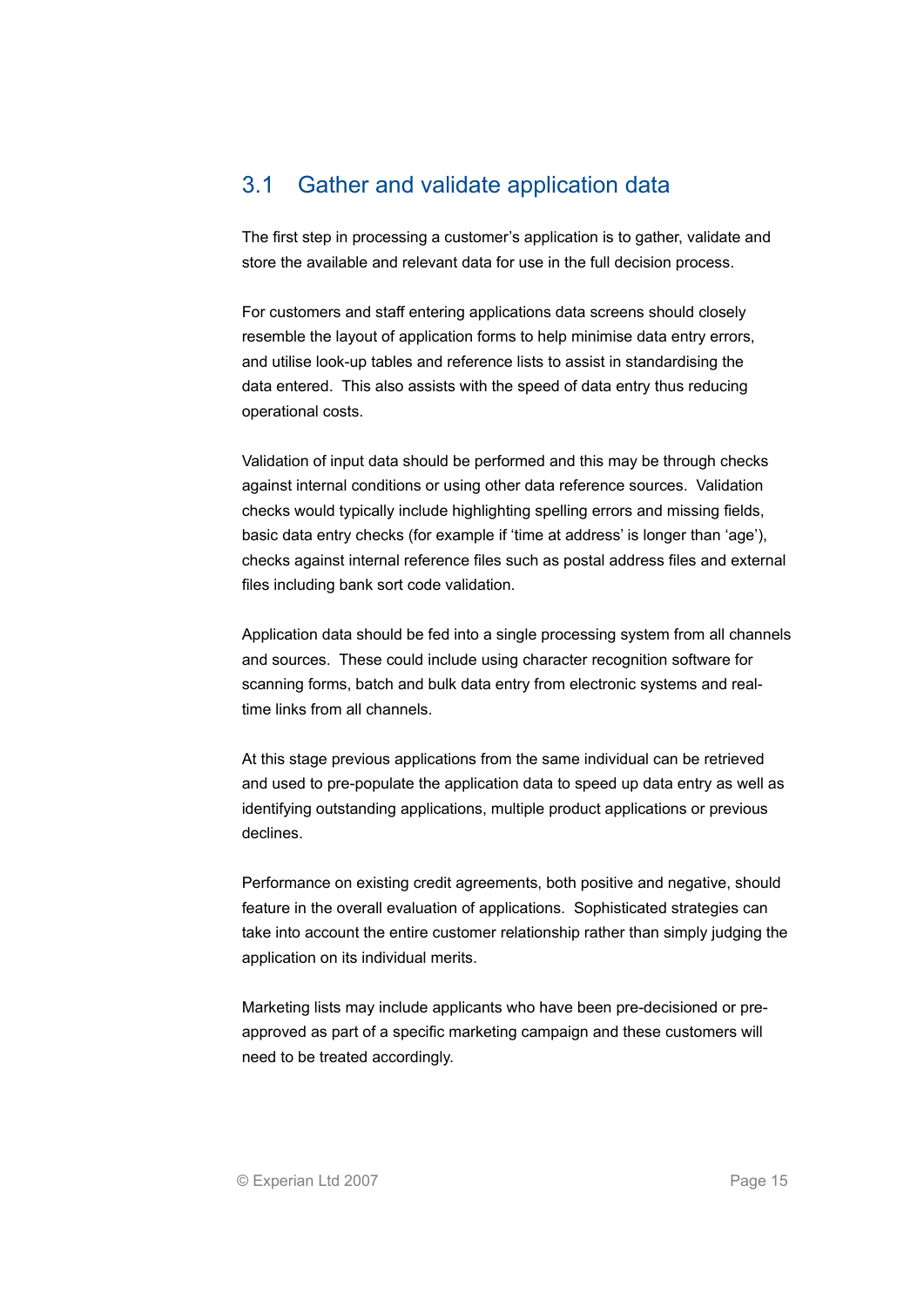# 3.2 Initial application fraud detection

The application fraud check highlights applications that contain suspect information or known fraudulent data. A large proportion of application fraud is perpetrated by individuals manipulating or falsifying information in order to improve their chances of being granted credit. Higher value fraud is typically committed by individuals and organised gangs using stolen or false identities to access funds.

Screening for application fraud can be undertaken in a number of ways:

1. Checking for inconsistencies in the data supplied, for example:

a. Does the address match the telephone area code? If not this could be an indication of a false address or telephone number.

b. Does the salary fall within an average band for the age of the applicant? An 18 year old earning €100,000 is unusual and could indicate the salary has been exaggerated.

2. Checking the application against previous applications made by the individual, to highlight inconsistencies for example:

a. Have they made a recent application with a significantly lower salary or different time at their address? If the figures are very different this could suggest a repeated application with manipulated information. b. Have they made a previous application with different information, for example a previous address? If so, this could suggest that this address has been omitted deliberately to hide adverse information.

3. Checking the application against all the applications in the database, for example:

a. Has the same telephone number been used on an unrelated application? This could suggest impersonation or a false identity. b. Are there multiple applications from the same address, this could suggest an organised criminal element targeting your organisation.

Applications determined to be fraudulent at this stage can be rejected up front saving an organisation the cost of retrieving bureau information.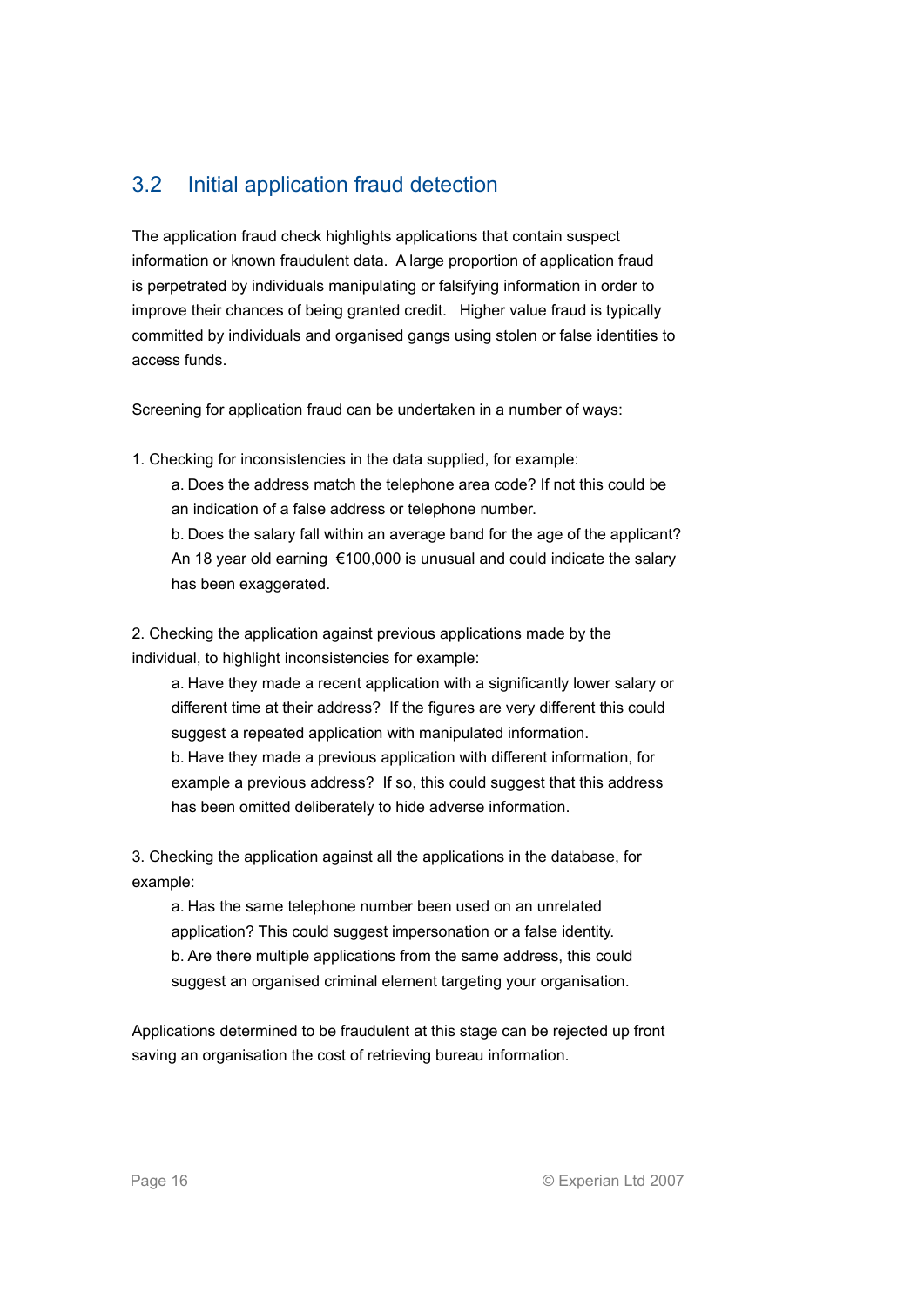# 3.3 Determine policy decision, set and invoke data enrichment strategy

Every lender will have policy rules, clear decisions that will cause an applicant to be declined or treated differently.

At this stage the initial policy rules are applied which are often based on legal and commercial factors. A very common policy rule, for legal reasons, is to decline any applicants aged less than 18. Often, lenders will also choose to automatically decline any applicants who are already in significant arrears on another existing account. These initial policy rules inform the pre-bureau decision and save an organisation the cost of retrieving bureau data for an applicant that will be rejected.

In certain instances it may be appropriate for an organisation to overturn a policy decline decision. This could be where the application is from a VIP, someone with a strong existing bank relationship or a member of staff.

For all applications passing the initial policy rules, a decision needs to be made as to the level of additional, external data to be collected if this is available in the market.

This data is typically held by one or more national credit bureaux. Depending on the maturity of the market the bureaux will contain both positive and negative information about consumers and their behaviour provided by the financial services sector. Organisations should determine and invoke a strategy for data enrichment which takes into account the level of data held and required for each customer. One or more bureaux may be called depending on the requirements and the particular strengths of each bureau. The strategy will be determined by the cost of retrieving the external data balanced against the value this data provides.

Gaining a complete picture of the customer's commitments also enables calculations of their current level of indebtedness. The individual may be currently managing their outgoings well, however an assessment should be made as to how close they are to becoming overindebted and whether this makes them more at risk of default.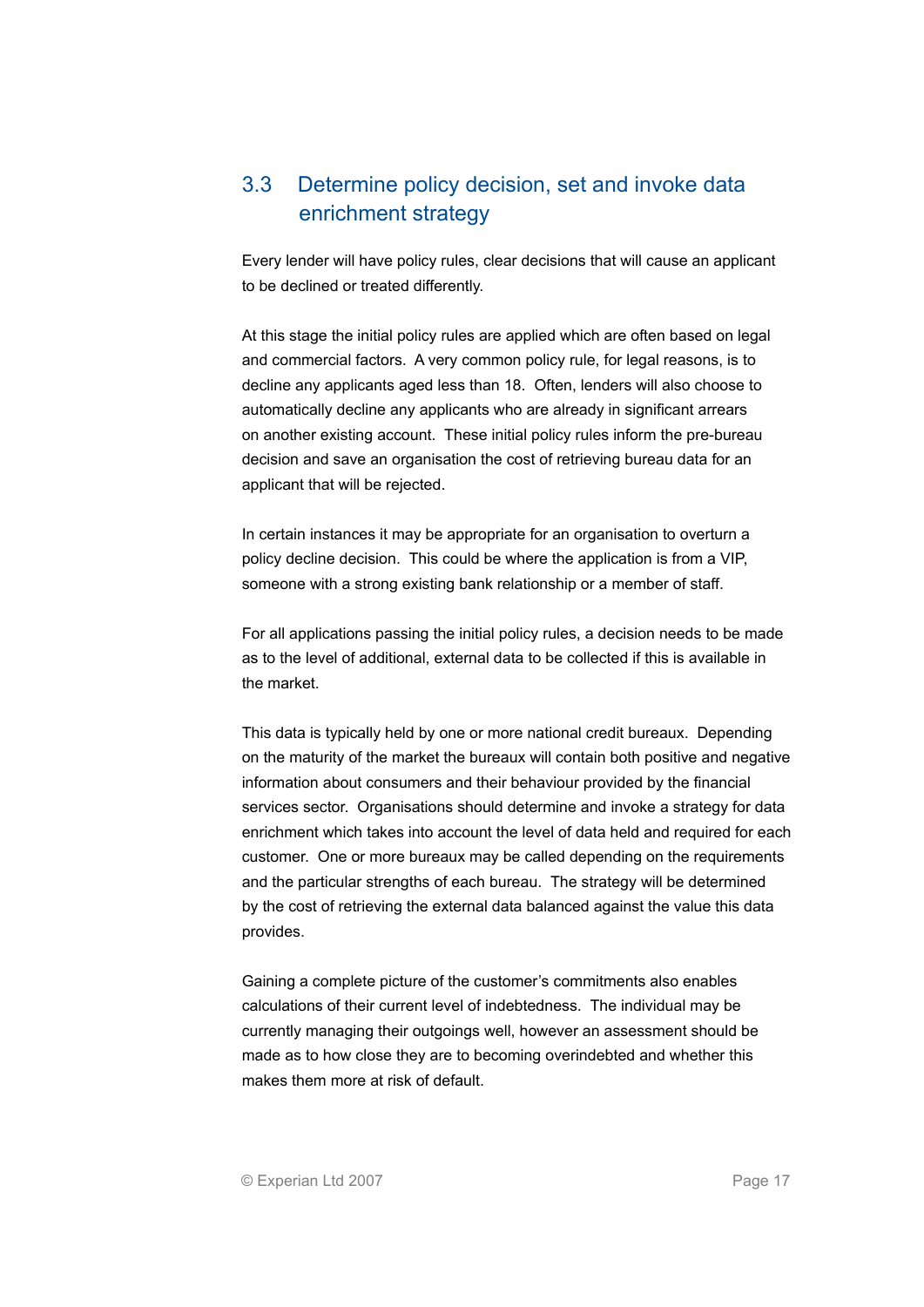## 3.4 Scoring and decisions

Having gathered all relevant and necessary internal and external data, a decision is made to accept, decline or refer the applicant. This decision is based on a combination of predictive scores and policy rules.

With the additional external data a further fraud check should be performed against any external fraud databases. Credit bureaux data can be used to authenticate an individual's identity. This cross-references the application data with data held on the bureaux to authenticate the identity of the individual and can provide an indication of the level of confidence to an organisation that the individual exists and is who they claim to be. This process can be valuable when applications are received through remote channels such as the Internet and can help protect against impersonation and identity theft.

Once an organisations' policy rules have been applied a decision will typically be made based on a credit risk assessment in the form of a score, predicting the likelihood of the applicant defaulting on payments. The credit risk score is calculated using all the available data with external data adding predictive power. Score cut-offs should be set to ensure that the organisations' financial objectives are met. With a full understanding of the revenue, loss and cost drivers cut-off strategies can be designed to maximise any required financial metric or ratio such as risk adjusted return on capital

Careful consideration must also be given to certain groups of customers before a decline decision is made. For example, if an organisation has a policy whereby they will not decline a staff application then it may be appropriate to offer specific product terms to minimise the potential risk (i.e. offer a lower credit limit, a lower personal loan amount or price the interest rate accordingly).

In addition to the calculation of a traditional risk score it is now common for organisations to calculate scores for additional objectives. These include income, profit, cross-sell propensity and bankruptcy. These scores will inform the terms and conditions that are offered, enabling product take up and usage to be maximised whilst minimising future impairment.

Furthermore, organisations should give consideration to how they can implement Probability of Default, Exposure at Default and Loss Given Default into their business strategies. Evidence of use of these models is required for an organisation to achieve Basell II Advanced IRB status.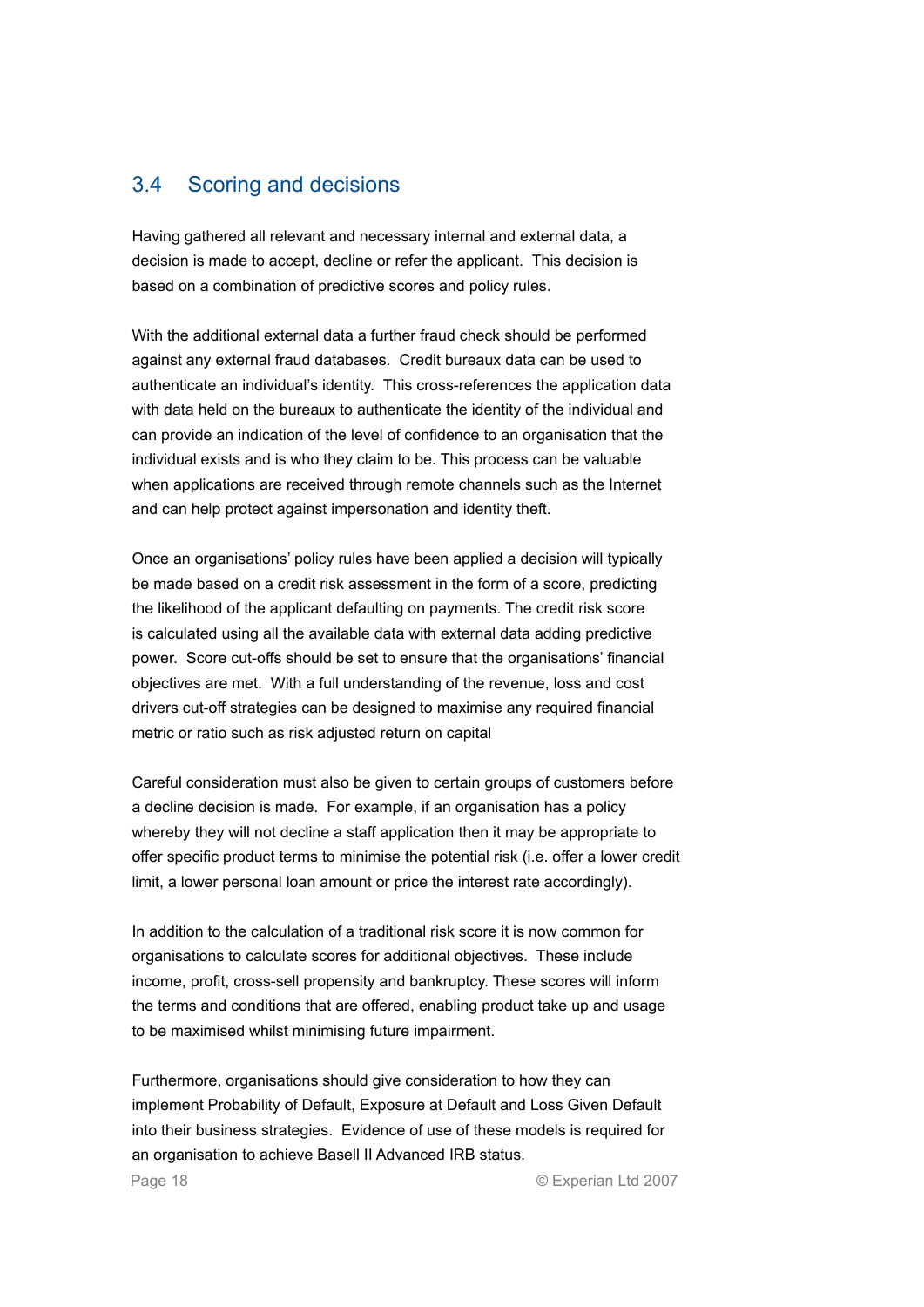# 3.5 Set terms of business

To maximise customer lifetime value it is essential to set appropriate product terms and developing 'counter-offer' strategies can enhance the financial returns for an organisation.

In essence counter-offer strategies are where an organisation has decided to offer alternative product terms to the one the customer applied for. Risk based pricing typically covers the price offered but counter-offer strategies should be considered to be broader in the product terms that can be varied.

The latest advances in setting terms of business use strategy optimisation techniques to determine the best customer credit action to assign to each customer. As part of the optimisation process, the effect of different actions on profit are evaluated. Optimisation then mathematically identifies the optimal mix of customer decisions and actions that maximises the profit for a customer subject to certain constraints. These constraints may include budget, operational resources or total credit exposure granted.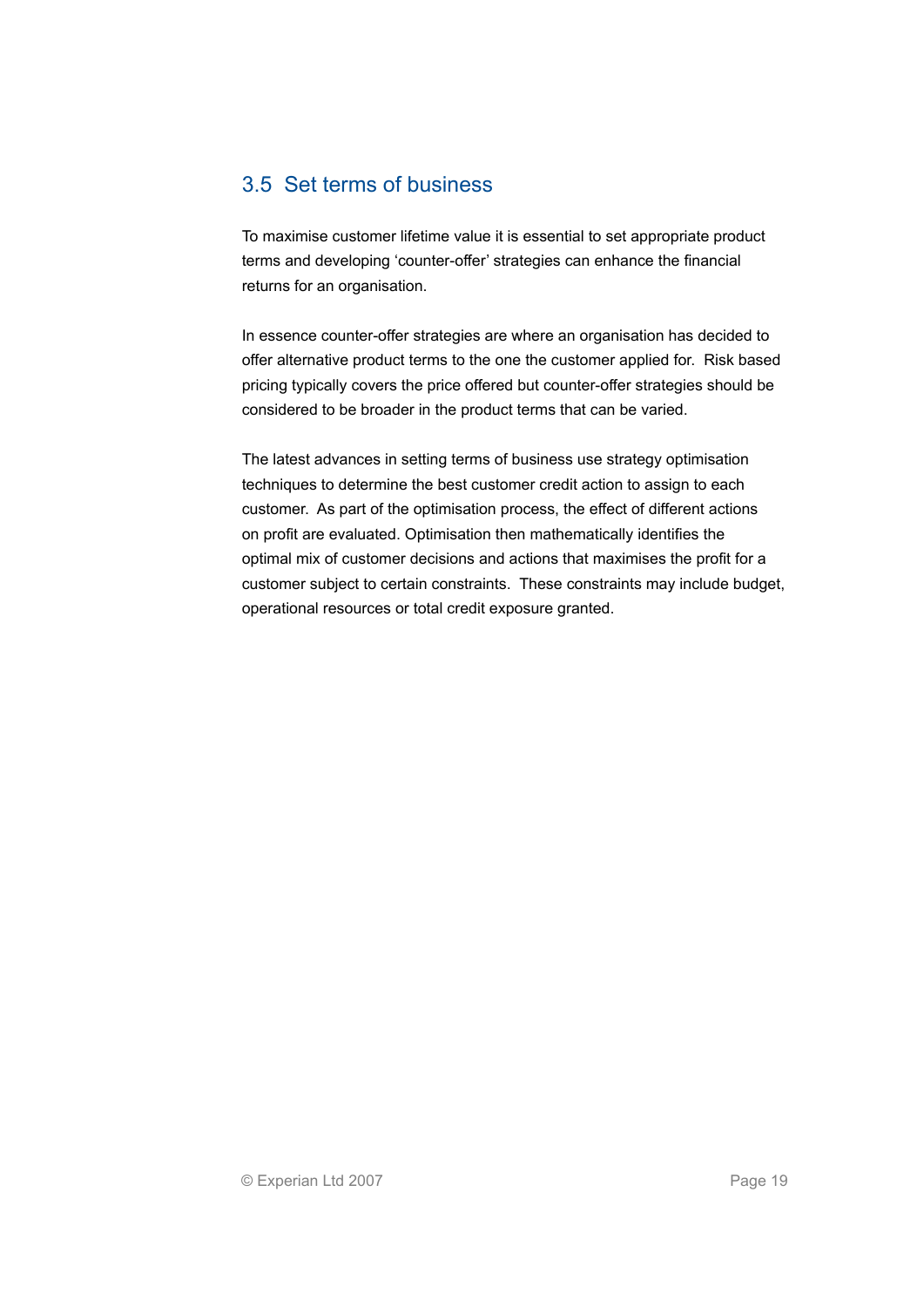# 3.6 Implement final decision

Once all risk based pricing and counter offer strategies have been set the final decision needs to be communicated to the customer.

The form of this message needs to balance the cost of communication with the benefit that can be derived from strong and clear customer communication, such as increasing product usage or driving cross-sell of additional products.

For a credit card provider, it may be that the cost of an additional communication to higher risk customers may not be necessary to drive product usage. However, for low risk customers a communication prior to them receiving their card could help drive usage and loyalty. Once again this is an area where champion challenger strategies can play an important part in the understanding of customer behaviour and how this drives financial performance.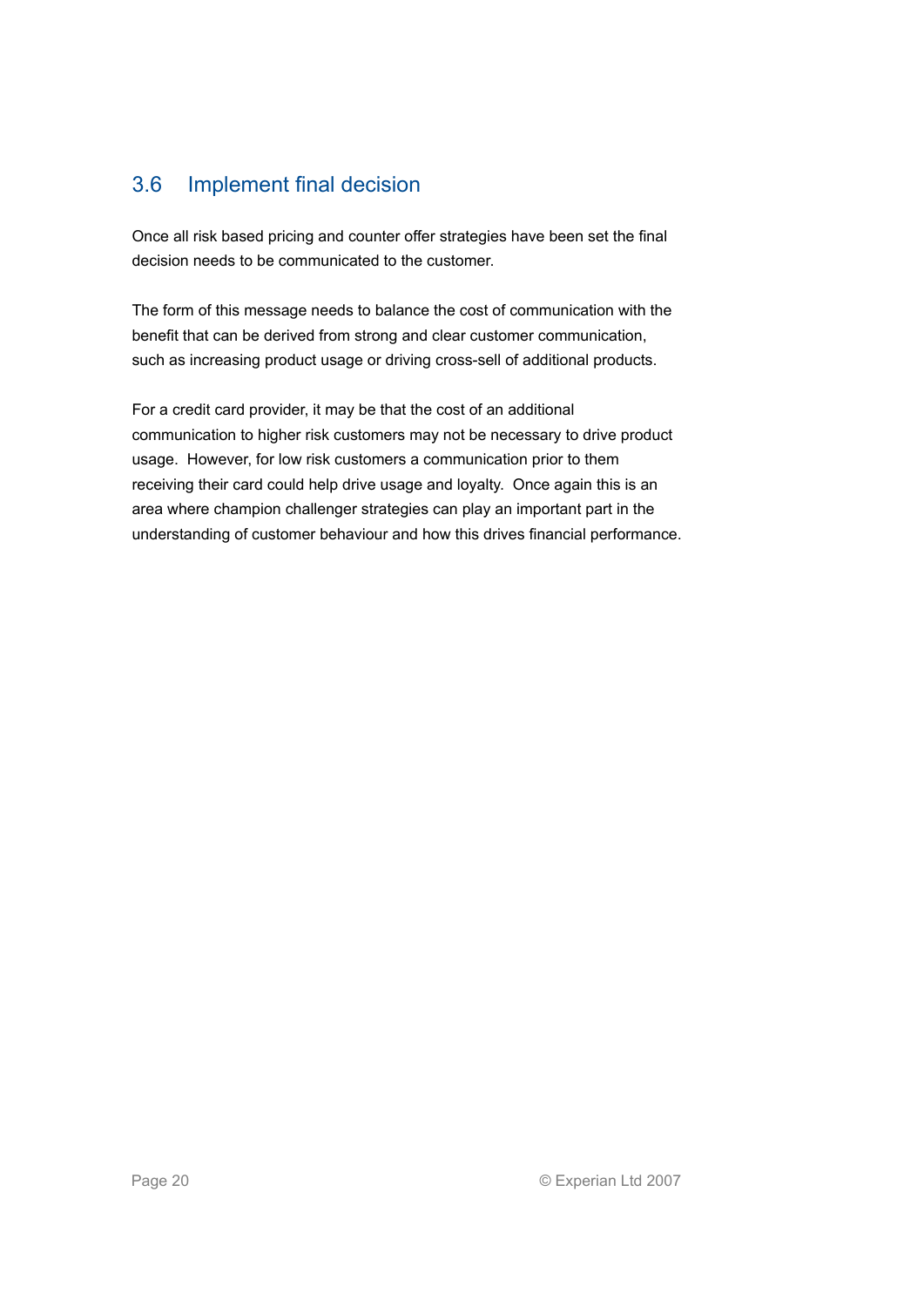## 4. Implementation

There are a number of elements to a leading edge origination system, each with specific requirements, some of which are discussed here. The best approach for an organisation will be determined by their current capabilities, available resources and the aims and goals of the business.

#### 4.1 Tools and systems

The key tool in origination is the application processing and decisioning system. The application processing tool must be able to process a large volume of applications rapidly and securely from all channels and sources. Application data entry screens should be flexible to allow customisation to match application forms with field level validations and rules that cross-validate multiple fields to ensure data quality.

Within the system, integrated workflow should provide the ability to manage 'queueing' and 'parking' of applications as it passes through each stage of the process. This is especially valuable when manual intervention is required for a fraud check. The system should be able to prioritise the applications to manage workloads, including techniques such as priority ageing to ensure all applications are dealt with in a timely fashion. Manual tasks such as standard letters and passing information to the account management system should be fully automated.

The decisioning tool needs to provide the ability to implement policies, scorecards and strategies consistently across the organisation. Today's decision management tools offer the credit manager flexibility to control all the aspects of the lending strategy on the desktop and rapidly define, test and deploy new strategies and scorecards, without the need for IT involvement. Analytical tools such as strategy simulation give the ability to evaluate potential strategies, understand the impact of changes and implement new strategies with confidence using champion challenger strategy allocation for testing in the live environment.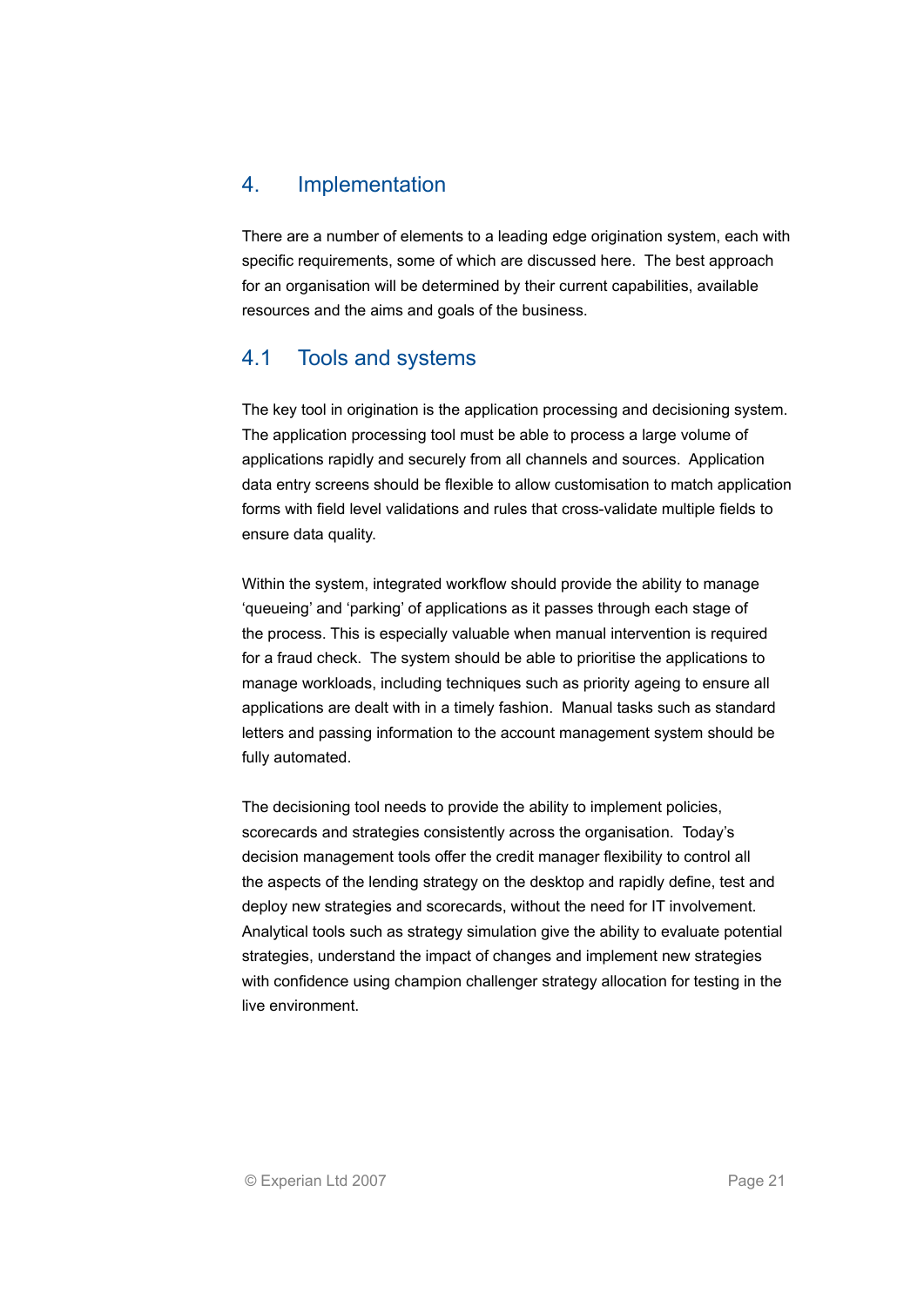## 4.2 Analytics

An organisation entering a new market or offering a new product may not have sufficient historical data for a full custom scorecard development. Two potential solutions are data pooling or the use of generic scorecards.

Data pooling utilises an industry level data pool to maximise scorecard efficiency. Proprietary algorithms infer missing data and match the pool profile to an organisation's data. This data and modelling approach can deliver predictive power when little data is available.

# 4.3 Data connectivity

Data connectivity is key to access all available sources of data, including existing customer databases, exception files and external credit bureaux. The ability to connect these data sources in real-time is critical for processing speeds and high quality decisions. Connections must be able to facilitate the standardisation of data in different formats and fields to allow for aggregation and comparisons of the data. Resilience should be incorporated by enabling data to be gathered from another source if the main source of data is unavailable.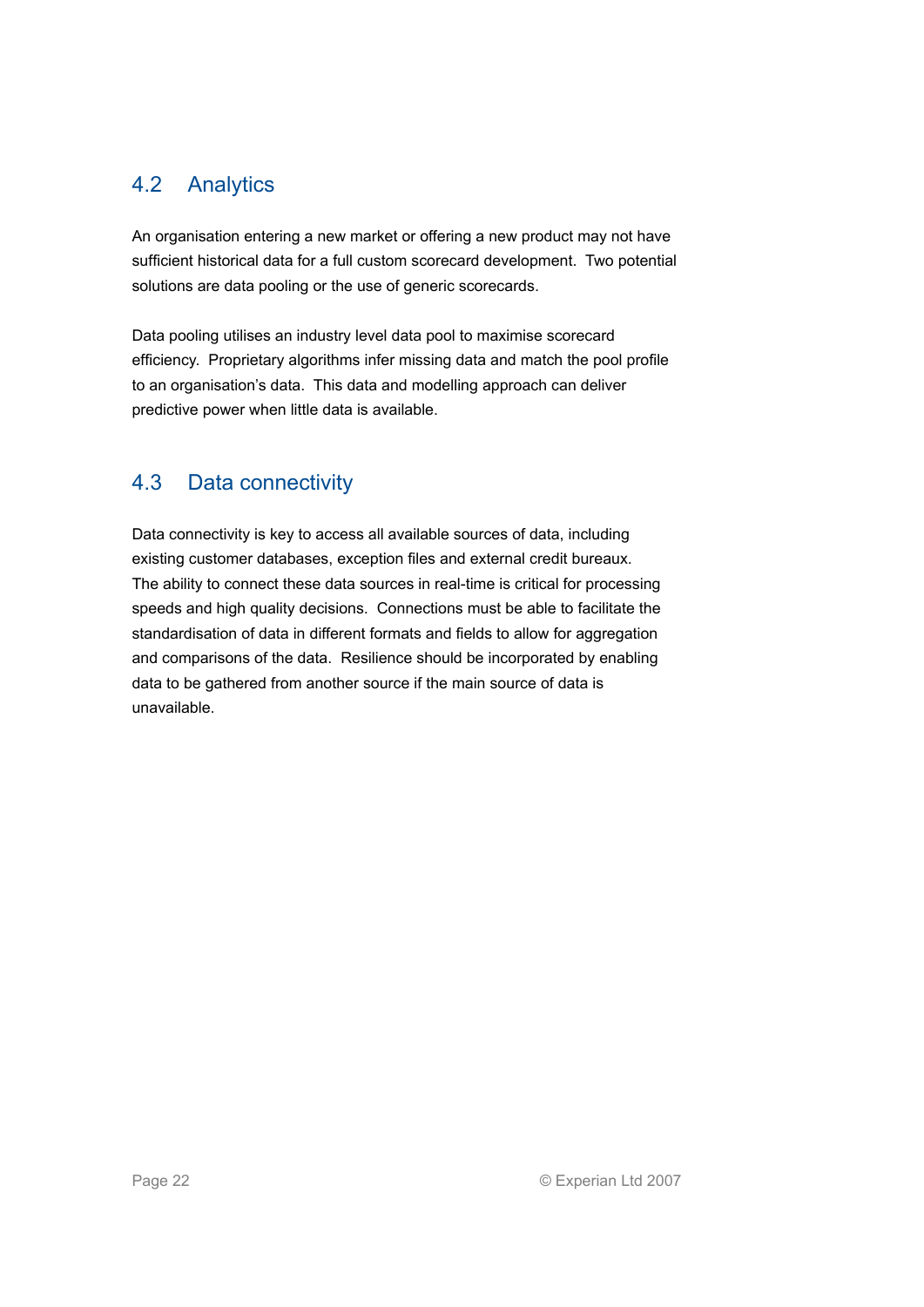# 4.4 Management information

An operation requires both operational and strategic reporting and monitoring in order to maintain a profitable and efficient business in the dynamic market of unsecured lending.

Throughout the decision making process for an application a number of scores will have been calculated and decisions made. It is vital that all data is stored for subsequent analysis of all decision and champion challenger strategies. It is a commitment to on-going review and refinement of business strategies that will drive an advantage in today's ever increasing competitive environment.

Monitoring should cover the quality of the new business taken on, the stability of the portfolio and the results of champion/challenger strategies in order to be able to identify trends and potential issues and resolve these before profitability is impacted.

The system should enable monitoring of factors such as the performance of the system and operators and key business and financial indicators to highlight where there is divergence from business targets.

Strategically the business must monitor the health of the scorecards and the portfolio, and use behavioural information from past applicants to continually evaluate and improve the strategy performance. All the information should be rapidly and easily available in order to manage the business effectively.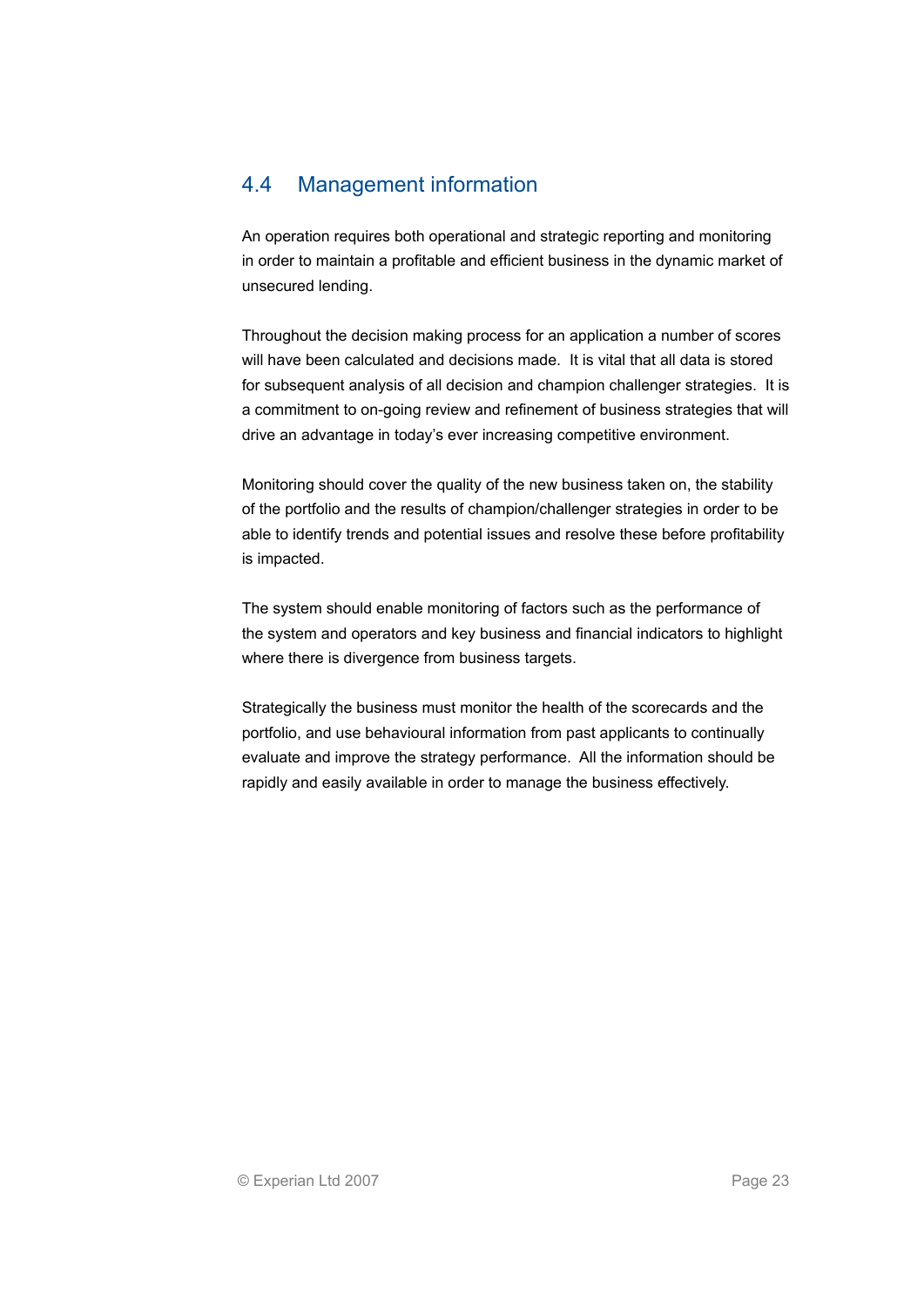# 4.5 IT and integration

Once deployed the origination process becomes a mission critical business operation. Any system downtime or reduced capacity leads directly to customer dissatisfaction and lost customers. The tools and infrastructure have to be designed for resilience and reliability. Scalability of the technology is critical to facilitate business growth and cater for sudden increases in volume of applications without an impact on performance.

In the multi-channel market of unsecured lending the application processing tool should be able to integrate with all the sales channels for maximum operational effectiveness and a consistent customer experience.

It is critical to be able to interface the origination system to other data sources within the organisation, in particular previous applications and the account management system. It is essential to have real-time access in order to be fully informed of the status of any previous applications and determine whether the applicant is an existing customer and if so, their account status.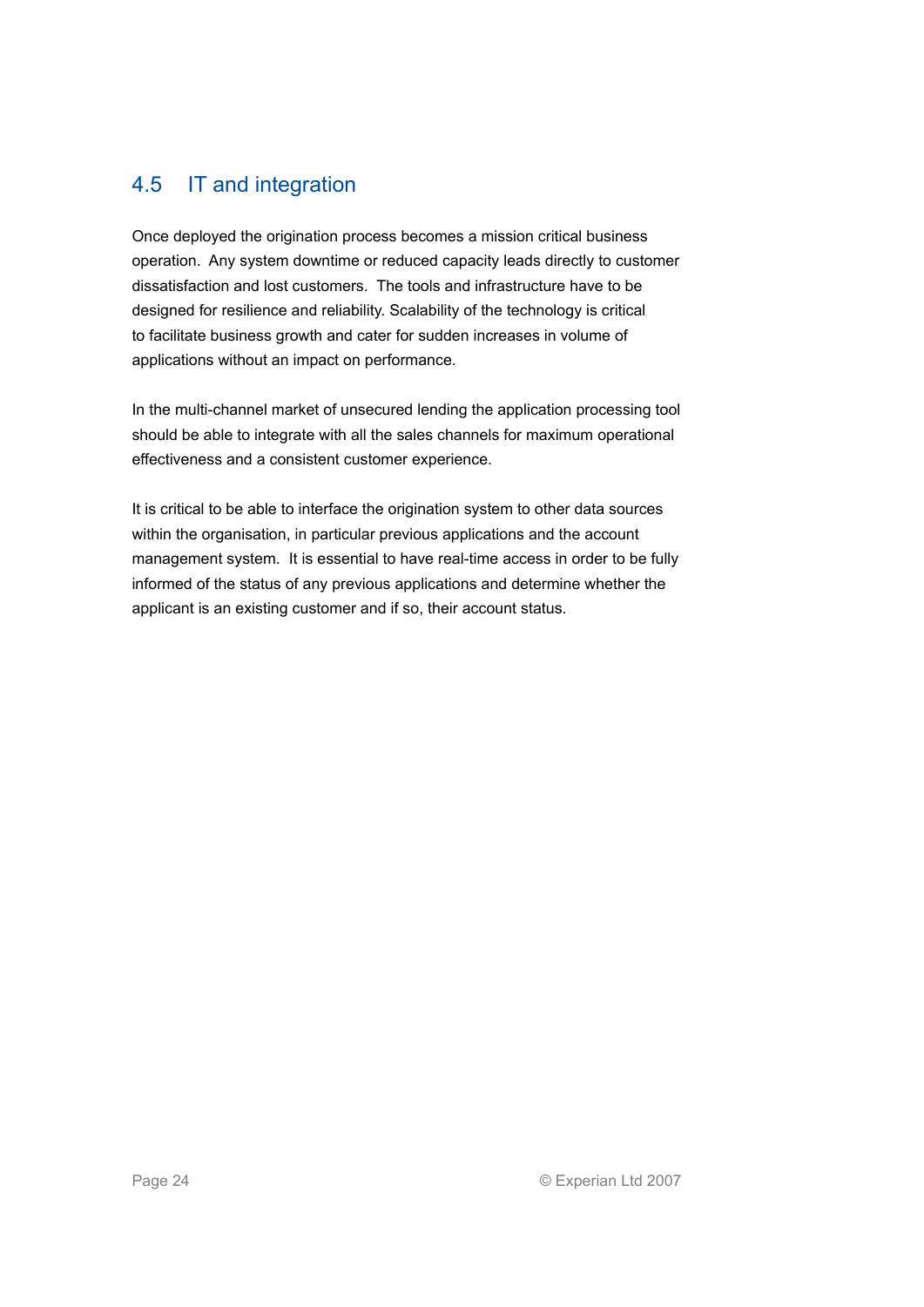# 5. The benefits of an effective origination process

The benefits of adopting a sophisticated origination system together with the implementation of highly developed business strategies can be significant. At the outset of the project the organisation must decide what the key business challenges are so that any solution can be designed to address these business needs.

The benefits of implementing an automated origination system include:

•Increasing profit contribution per account by accurately balancing risk and return

•Reducing delinquency and credit losses by declining or making appropriate offers to higher risk applicants

•Reducing operational costs with automation reducing manual resource requirements

•Growing a healthy portfolio while satisfying cost, growth or market share targets

•Satisfy customers who are increasingly more demanding and discerning to engender loyalty

•Centralising credit risk decision making and fraud detection to achieve consistency and control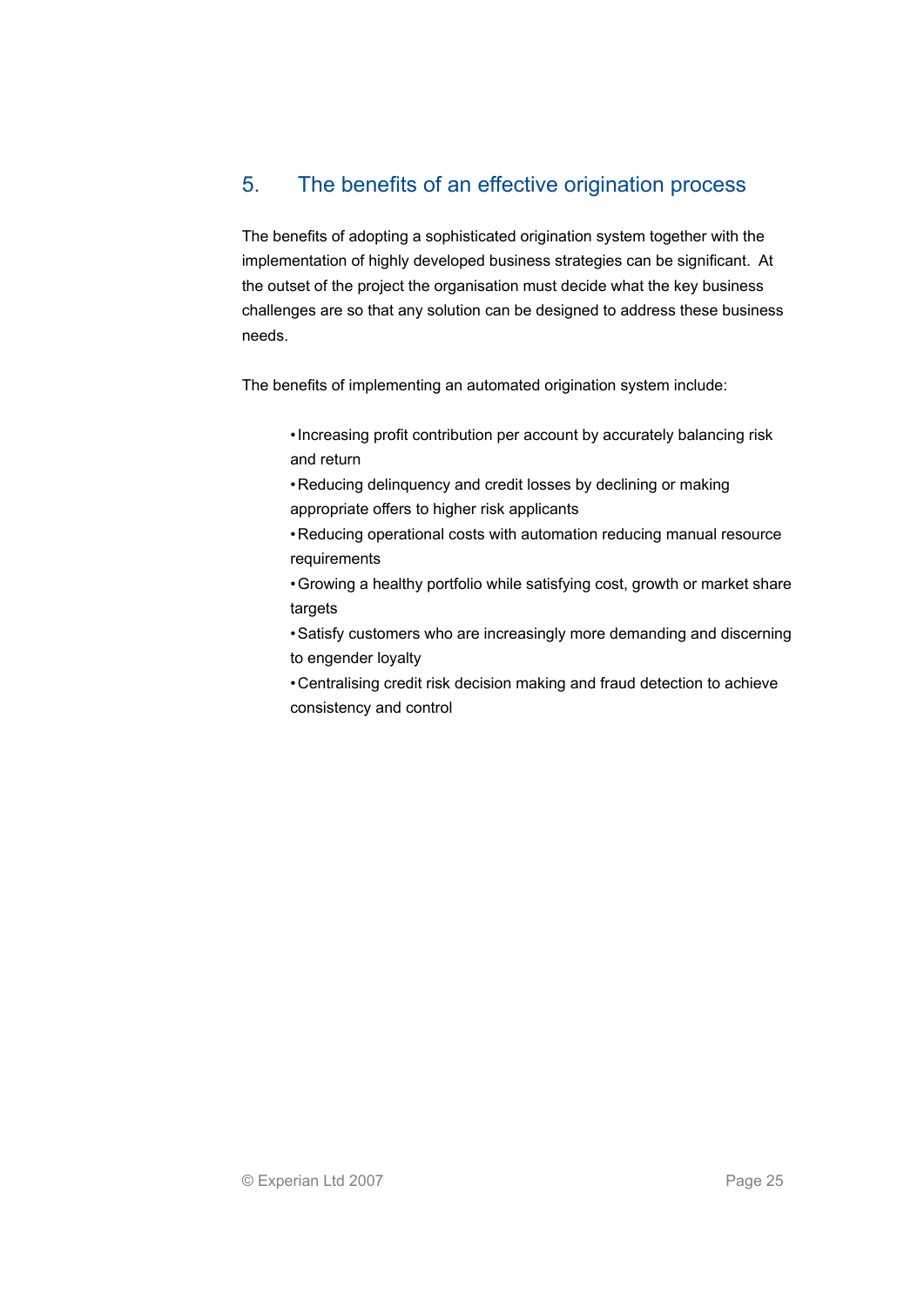## 6. Case studies

#### **Automating credit decisions across Europe**

A leading consumer lender wanted to automate its application processing across the European operations to increase volumes, enable growth and achieve consistency and control in its lending decisions. The lender implemented a single application processing platform backed by a sophisticated strategy management tool which could be deployed across the enterprise.

The solution enabled up to 80% of decisions to be automated, with 90% of these decisions made in less than 30 seconds. The average cost of each transaction was reduced, higher acceptance rates were achieved by implementing risk based pricing and the lender achieved consistency and control in risk management and policy application.

#### **A 25% increase in profit**

A major European retail bank and a leader in personal loan lending partnered with Experian Decision Analytics to upgrade their acquisition capabilities. The project included the aim of maximising profitability through better pricing decisions during origination.

The resulting solution enabled a potential 42% increase in profit. Working within existing business constraints an increase in profit of 25% was achievable. Further project benefits included deepening the clients' understanding of trade offs and the cost of increasing profit.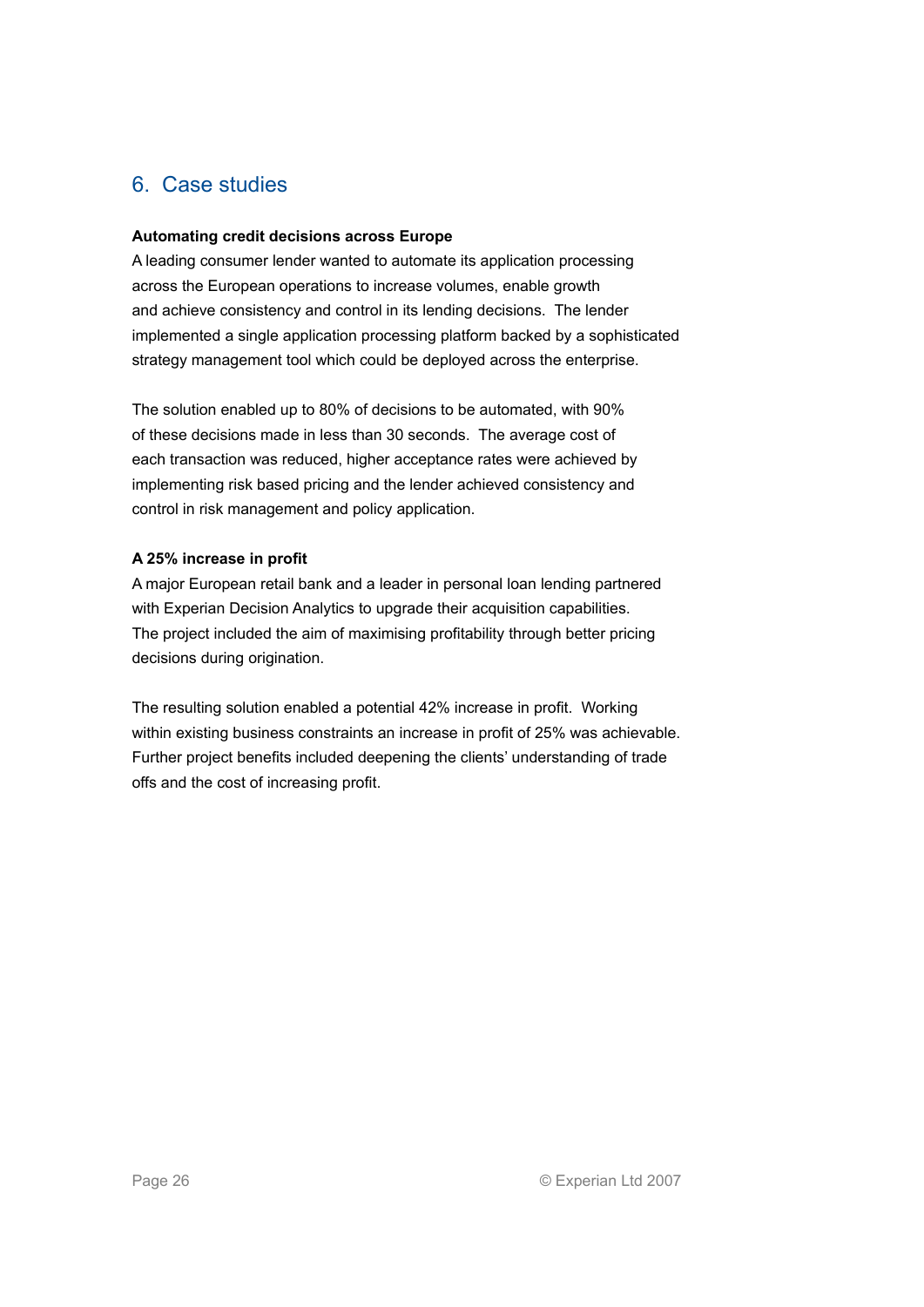## 7. The Experian Decision Analytics solution

Experian Decision Analytics has worked with unsecured lending organisations worldwide and use this experience to deliver a solution specifically designed to address your business challenges. Our proven solutions enable your business to automate and manage the application process from end to end, proactively managing risk, bad debt and maximising your customer relationships from the very first contact.

Experian Decision Analytics have a value-driven approach to delivering solutions, which ensures your organisation benefits from our global expertise and enables you to focus your efforts on what really adds value to your business.

Experian Decision Analytics has combined advanced analytics, extensive industry knowledge and sophisticated tools for workflow management and decision support to create a complete strategic origination package for unsecured lending. The solution enables organisations to improve efficiency and effectiveness, reducing both the costs associated with decisioning applications and the credit losses written off.

The solution combines:

#### • **Consulting**

Consulting is at the heart of every solution we deliver. We work with you at every stage of the project, firstly, to fully understand your business and strategic direction and then to help you design, implement and maintain a solution to deliver your objectives.

#### • **Application processing and decisioning technology**

The scalable and robust system receives, validates and processes applications from multiple sources with user controlled task orchestration and workflow driving your operational and business procedures for both automated and manual decisioning. Data captured accurately through tailored forms is enriched with data from relevant internal and external sources, before your business strategies and rules are consistently implemented to make appropriate lending decisions across the operational base.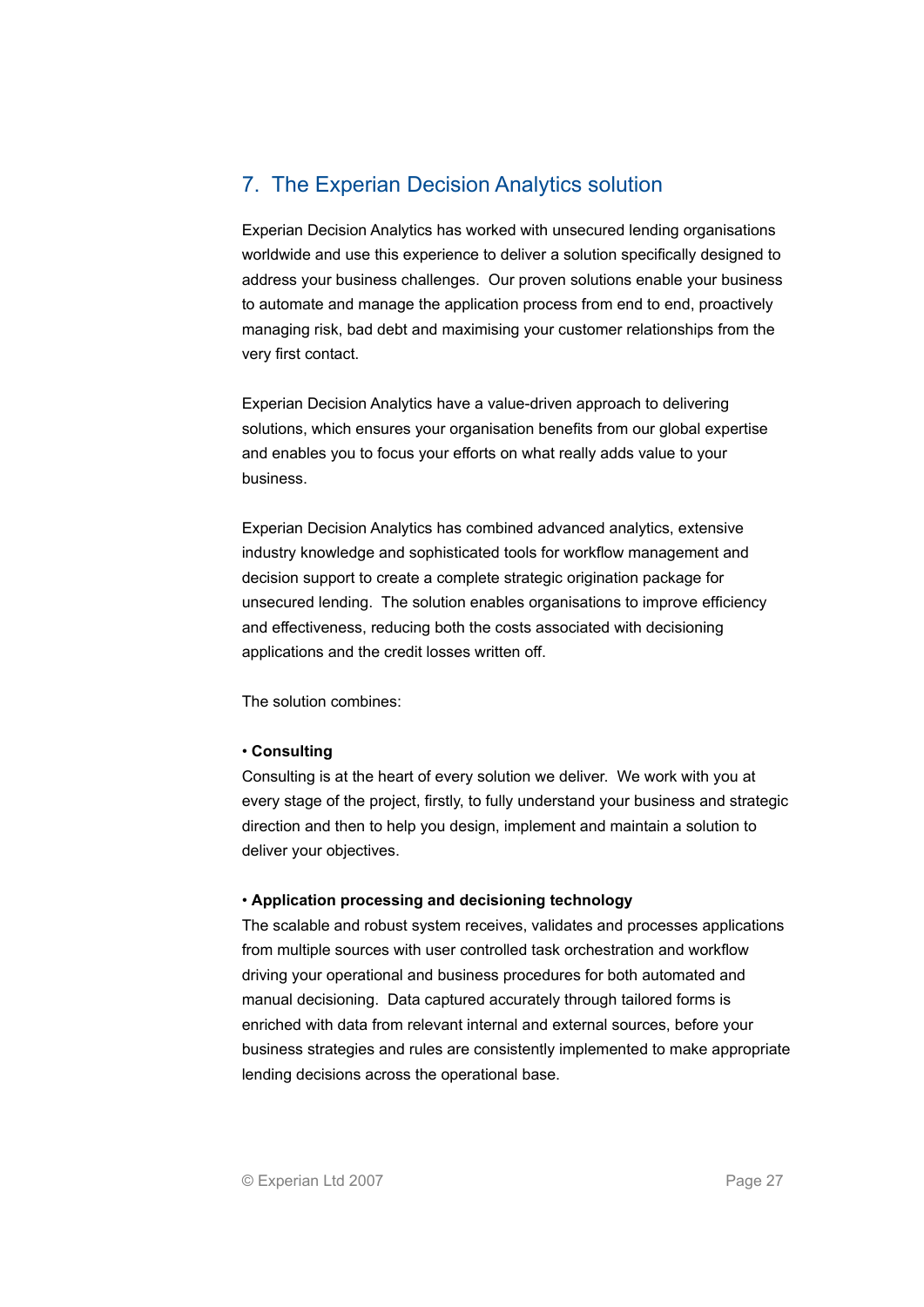# The Experian Decision Analytics solution *continued*

#### • **Application fraud detection**

Using proven detection rules the fraud detection tool screens for, and highlights potentially fraudulent applications, enabling fraudsters to be stopped before your organisation suffers losses.

#### **• Predictive analytics**

Application scorecards to turn the data into customer intelligence and give insights into risk and future behaviour. Scorecards can also measure potential lifetime value, profitability and objectives such as propensity to drive cross-sell strategies.

#### • **Business information**

The integrated reporting tool enables operational reporting and strategic monitoring to support both day-to-day management control and longer-term business improvement.

#### • **Data connectivity**

Our proven solution offers links to credit and fraud bureaux throughout Europe. You use an established, ready-to-use and secure environment that retrieves, merges and standardises data from multiple sources for the deepest customer intelligence.

#### • **Modular technology with flexible delivery options**

The solution has been designed and built for rapid implementation, with all the elements required for effective application processing, but with the ability to customise elements to suit your individual business requirements. For many clients we integrate our solution within your own infrastructure. Alternatively as part of our flexible approach to delivery, we offer a hosted application service provider (ASP) option.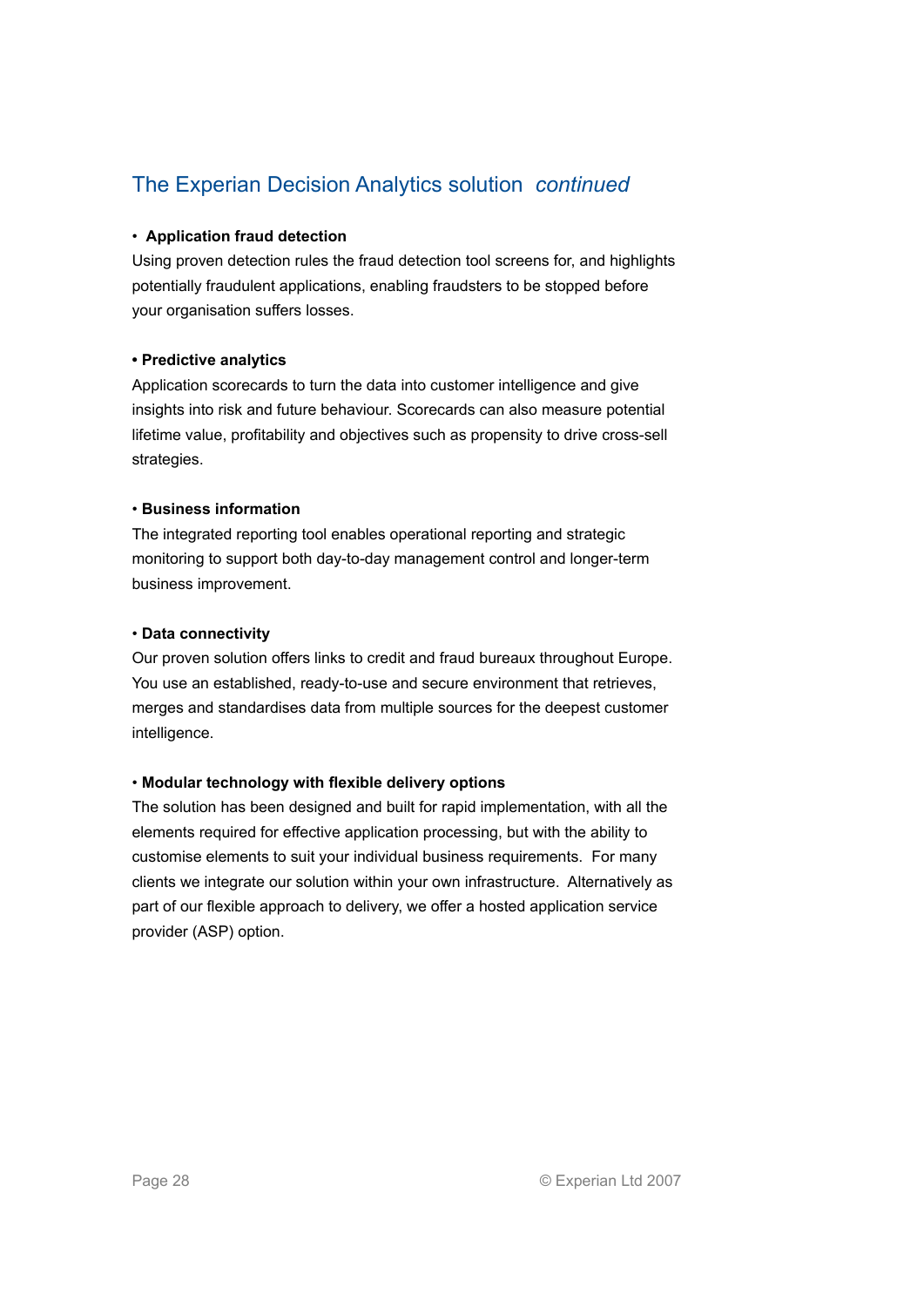# 8. About the author

Daniel Tilley first joined Experian in 1994 and spent his first three and a half years in a variety of analysis and consultancy roles spanning the credit risk lifecycle.

He then left the UK to work for Experian in North America as a consultant focussing on account acquisition and customer management solutions. In his three years in North America Daniel worked with a number of key clients across a broad range of industries.

Daniel then left North America to join Ford Credit where he was responsible for risk management analysis covering their European operations. In 2002 he then joined Barclaycard where he covered a number of roles including portfolio monitoring, forecasting, financial modelling, campaign analysis and optimisation of the below the line marketing budget. Daniel was also responsible for entering into new customer segments and developing new customer acquisition channels.

In 2007 he returned to Experian Decision Analytics joining the Global Consulting Team. Daniel's breadth of credit risk lifecycle experience and P&L management enables an in-depth understanding of analytical solutions ensuring solutions and strategies deliver benefit to the bottom line.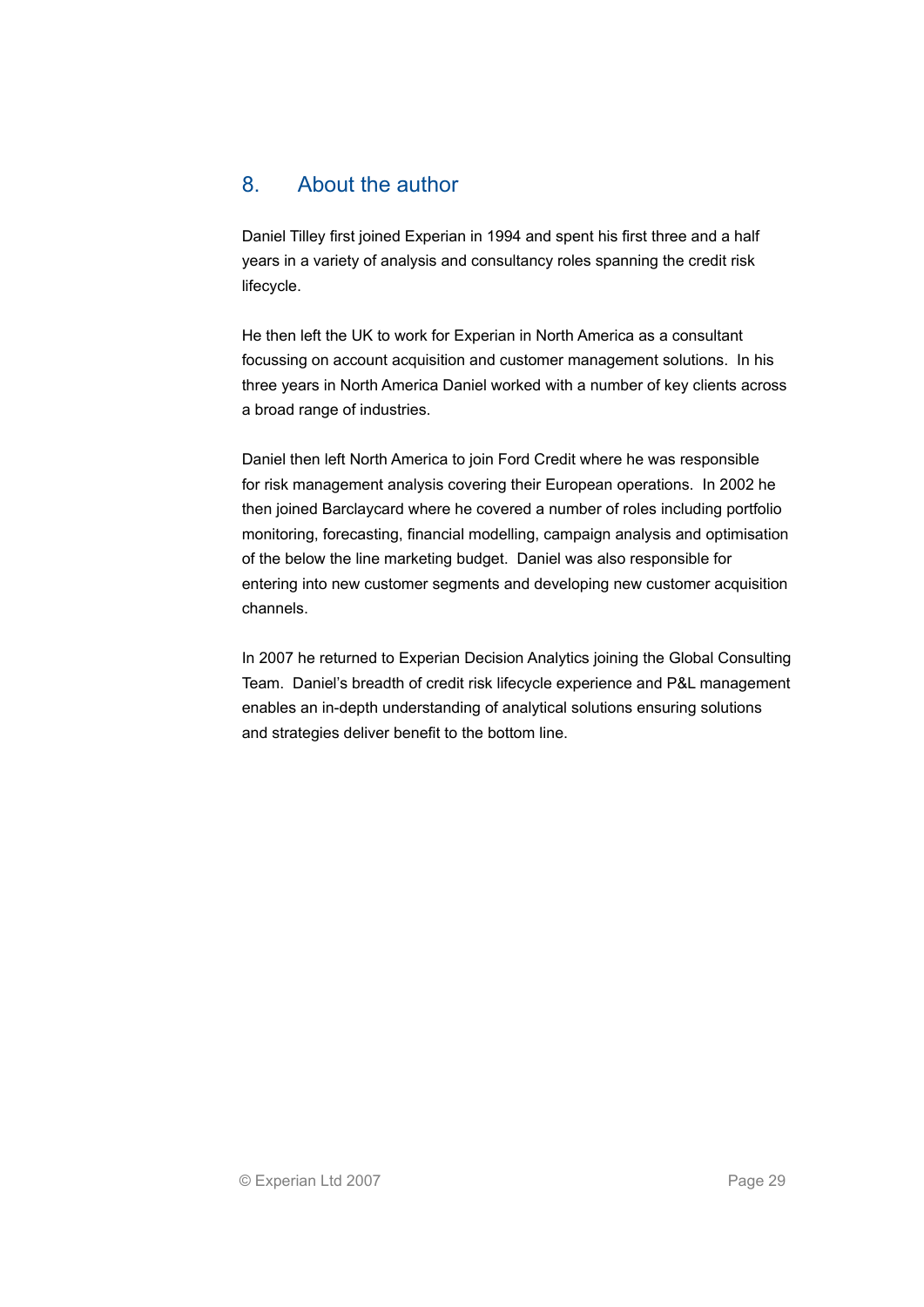# 9. About Experian Decision Analytics

Experian Decision Analytics' enterprise-wide solutions combine data intelligence, predictive analytics, decision-enabling technologies, strategy optimisation and consulting services to enrich client data and allow organisations to maximise profitability and performance from their customer relationships. Its fraud and identity solutions enable clients to prevent fraud at all stages of the customer lifecycle – from authentication and application fraud through to transactional and open account fraud.

Experian Decision Analytics works closely with clients in more than 60 countries across diverse industries, including financial services, telecommunications, retail, leasing, automotive, insurance, government agencies and utilities, enabling them to make billions of customer-focused decisions annually.

With over 20 years experience in fraud and identity solutions, the company has clients worldwide and collaborates with organisations, associations and trade bodies to further develop data sharing schemes and support new fraud prevention initiatives.

As part of the global Experian Group, Experian Decision Analytics has more than 30 years experience of managing bureau data, adding intelligence to that data and delivering analytical solutions. It maintains connectivity with more than 70 credit bureaus around the world and, with offices worldwide, is uniquely qualified to support local, national, regional and global businesses.

For more information, visit the company´s website on www.experian-da.com.

Experian Group Limited is listed on the London Stock Exchange (EXPN) and is a constituent of the FTSE 100 index. It has corporate headquarters in Dublin, Ireland, and operational headquarters in Costa Mesa, California and Nottingham, UK. Experian employs around 15,500 people in 36 countries worldwide, supporting clients in more than 65 countries. Annual sales are in excess of \$3.8 billion (£1.9 billion/€2.8 billion).

For more information, visit the Group's website on www.experiangroup.com.

The word 'Experian' is a registered trademark in the EU and other countries and is owned by Experian Ltd and/or its associated companies